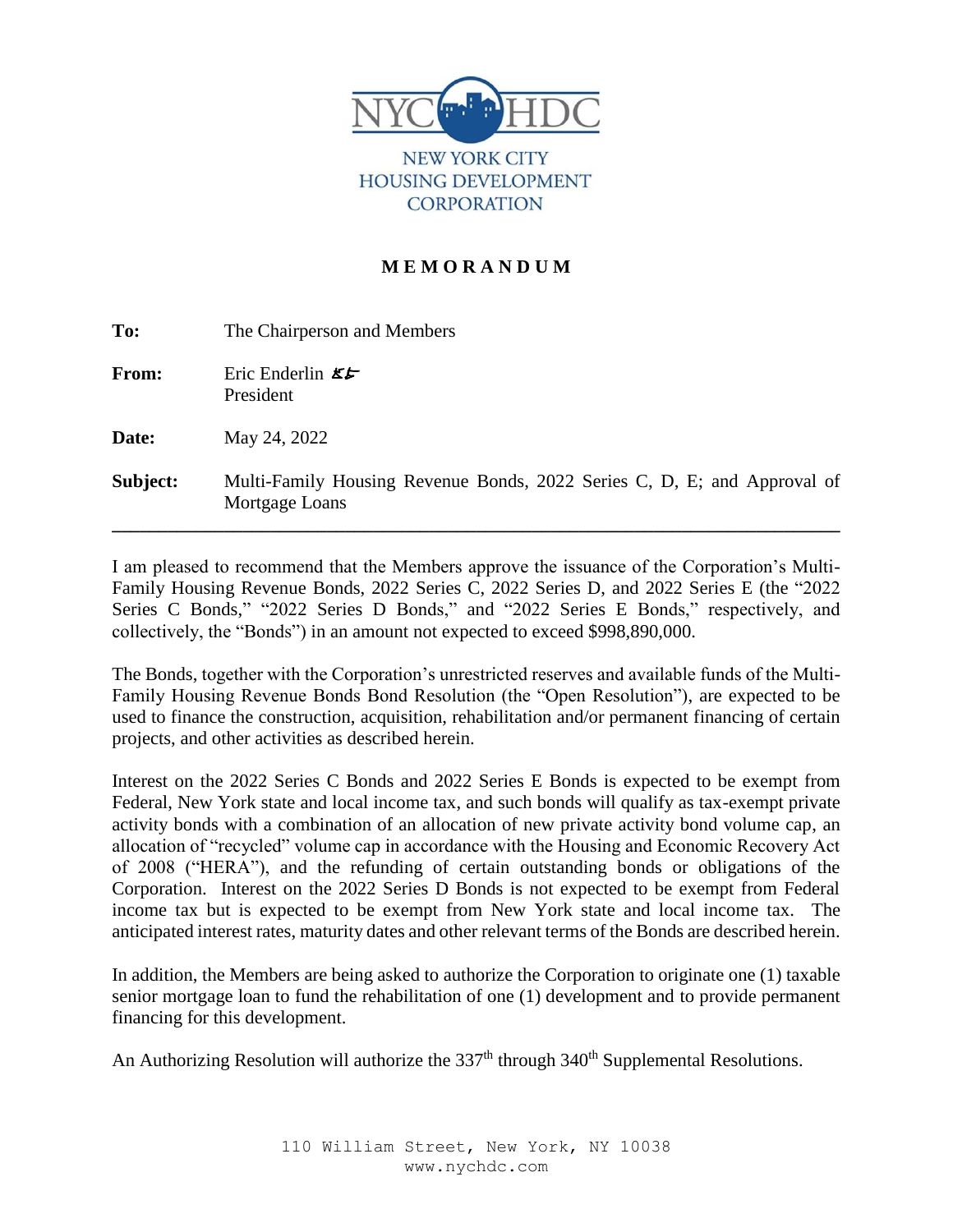Following is a background of the Open Resolution, the proposed origination and financing of the taxable loan noted above, the proposed uses of the Bonds, and a description of their structure and security.

# **Background and Status of the Open Resolution**

Under the Open Resolution, the Corporation has issued bonds (a) to finance or acquire mortgage loans for multi-family rental and cooperative housing developments throughout New York City, (b) to refund other bond issues of the Corporation, which had financed other multi-family developments, and (c) to acquire a 100% interest in City-owned mortgages. As of April 30, 2022, there were 1,370 mortgage loans (1,196 permanent loans and 174 construction loans) held under the Open Resolution with a total outstanding principal balance of approximately \$10,733,430,926 including \$6,860,142,029 in permanent loans and \$3,873,288,897 in construction loans. These mortgage loans, together with funds in the Bond Proceeds Account and Debt Service Reserve Account, totaled \$12,466,891,781 as of April 30, 2022. There are no material monetary defaults on any of the mortgage loans other than temporary financial difficulties with respect to certain developments which are in the process of being cured. As of April 30, 2022, there were \$9,942,155,000 of Open Resolution bonds outstanding, not including bonds issued under the Federal New Issue Bond Program (NIBP) and bonds issued under the 2017 Pass-Through Resolution.

# **Originating Taxable Rehabilitation Loan and Financing Taxable Permanent Loan**

It is anticipated that the Corporation will originate one (1) senior taxable mortgage loan for the rehabilitation of one (1) development described in the chart below.

| <b>Development Name</b><br>(Borough/Units) | <b>Project Type</b> | Loan        | <b>Not Expected to</b><br><b>Exceed Amount</b> |
|--------------------------------------------|---------------------|-------------|------------------------------------------------|
| <b>JOE</b> Uptown<br>(Manhattan/116)       | Preservation        | Senior Loan | \$4,980,000                                    |
|                                            |                     |             | TOTAL LOAN AMOUNT: \$4,980,000                 |

It is anticipated that upon origination of the JOE Uptown construction loan, the Corporation will sell a 100% participation interest in such mortgage loan to a financial institution. It is also anticipated that upon construction completion and conversion to a permanent loan, the Corporation will re-purchase the participation interest in such construction loan with the Corporation's unrestricted reserves and/or with available funds of the Open Resolution, in an amount not to exceed \$4,980,000, and pledge the permanent loan to the Open Resolution.

The Corporation expects to enter into a Purchase and Sale Agreement with the City of New York relating to the restructured subordinate mortgage loan associated with the above project.

For more information on the project, please see Attachment "1".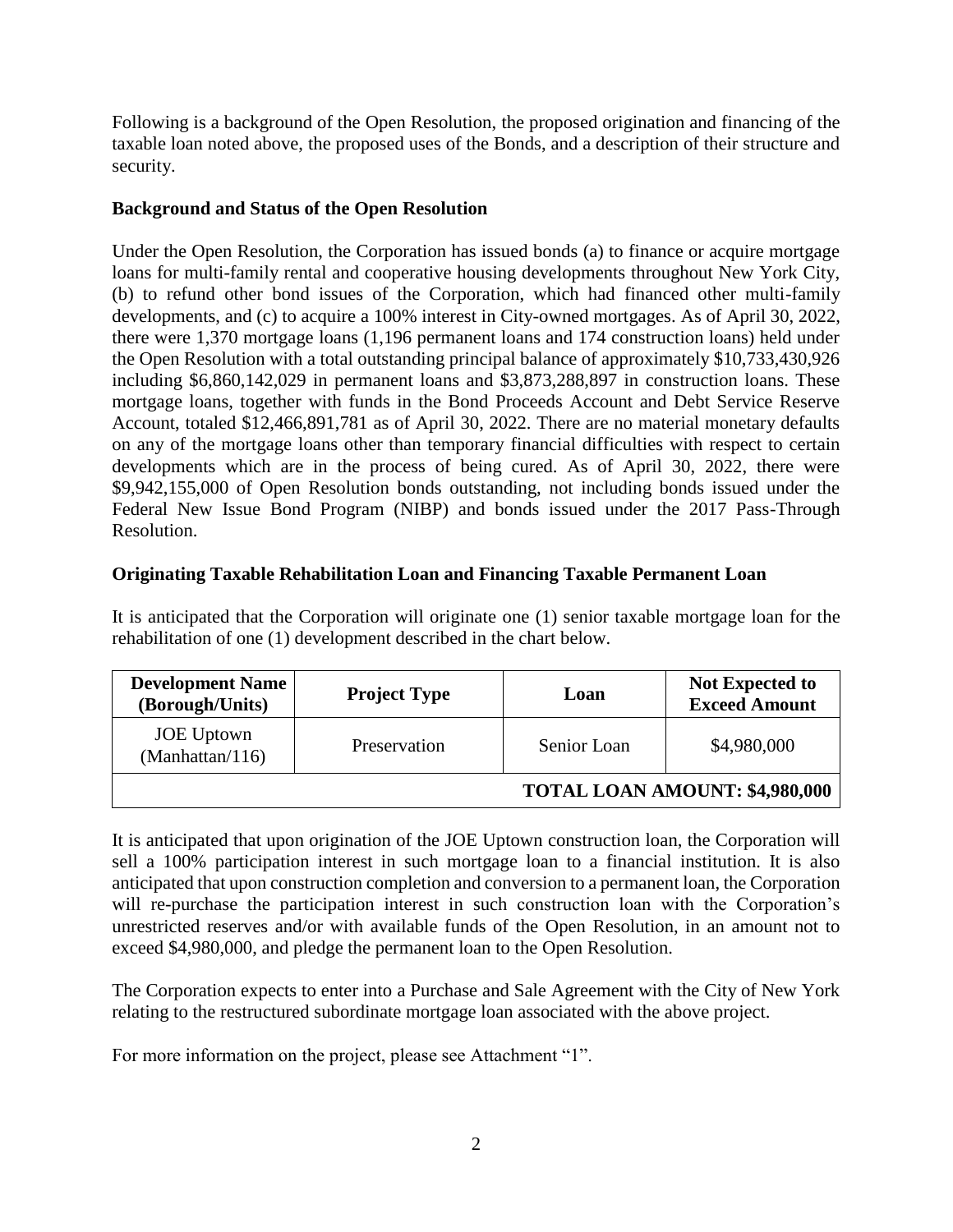## **Proposed Uses for the 2022 Series C Bond Proceeds**

It is anticipated that a portion of the proceeds of the 2022 Series C Bonds, in an amount not expected to exceed \$424,730,000, together with the Corporation's unrestricted reserves, will be used to finance all or a portion of the mortgage loans for six (6) developments as described in the chart below.

| <b>Development Name</b><br>(Borough/Units)                                             | <b>Project Type</b> | Loan             | <b>Expected Not to</b><br><b>Exceed Amount</b> |
|----------------------------------------------------------------------------------------|---------------------|------------------|------------------------------------------------|
| 1510 Broadway                                                                          | <b>ELLA</b>         | Senior Loan      | \$51,840,000                                   |
| (Brooklyn/108)                                                                         |                     | Subordinate Loan | \$7,725,000                                    |
| <b>Belmont Cove</b>                                                                    | <b>ELLA</b>         | Senior Loan      | \$43,275,000                                   |
| (Bronx/153)                                                                            |                     | Subordinate Loan | \$10,940,000                                   |
| Broadway Triangle Site C                                                               | <b>ELLA</b>         | Senior Loan      | \$46,665,000                                   |
| (Brooklyn/140)                                                                         |                     | Subordinate Loan | \$10,010,000                                   |
| <b>Clinton Broome</b>                                                                  |                     | Senior Loan      | \$72,980,000                                   |
| Apartments<br>(Manhattan/232)                                                          | <b>ELLA</b>         | Subordinate Loan | \$16,590,000                                   |
| Ebenezer Plaza Phase 2                                                                 | <b>ELLA</b>         | Senior Loan      | \$85,410,000                                   |
| (Brooklyn/208)                                                                         |                     |                  | \$14,875,000                                   |
| Linden Grove                                                                           | <b>ELLA</b>         | Senior Loan      | \$57,160,000                                   |
| (Brooklyn/153)                                                                         |                     | Subordinate Loan | \$9,260,000                                    |
| TOTAL SENIOR LOAN AMOUNT: \$355,330,000<br>TOTAL SUBORDINATE LOAN AMOUNT: \$69,400,000 |                     |                  |                                                |
| TOTAL LOAN AMOUNT: \$424,730,000                                                       |                     |                  |                                                |

For more information on these developments, please see Attachments "2-7".

Depending on market conditions, the Corporation may fund all or a portion of the short-term portion of certain senior mortgage loans with its unrestricted reserves. With this funding structure, when the borrower makes a mandatory prepayment upon the project's completion, such prepayment will be available for taxable re-lending by the Corporation to other affordable housing projects. Any future lending for a development that has not been previously approved by the Members will be presented for approval to the Members before the making of such loan.

It is anticipated that a portion of the proceeds of the 2022 Series C Bonds, in an amount not expected to exceed \$25,000,000, will be used to finance or to reimburse the Corporation for amounts previously advanced from its unrestricted reserves to finance all or a portion of certain subordinate loans for certain of the developments described in Attachment "8". The Members have previously approved the subordinate loans for the developments described in Attachment "8" and are now being asked to approve the use of the 2022 Series C Bond proceeds for the financing of, or reimbursement for, all or a portion of the loans described therein. The issuance of the 2022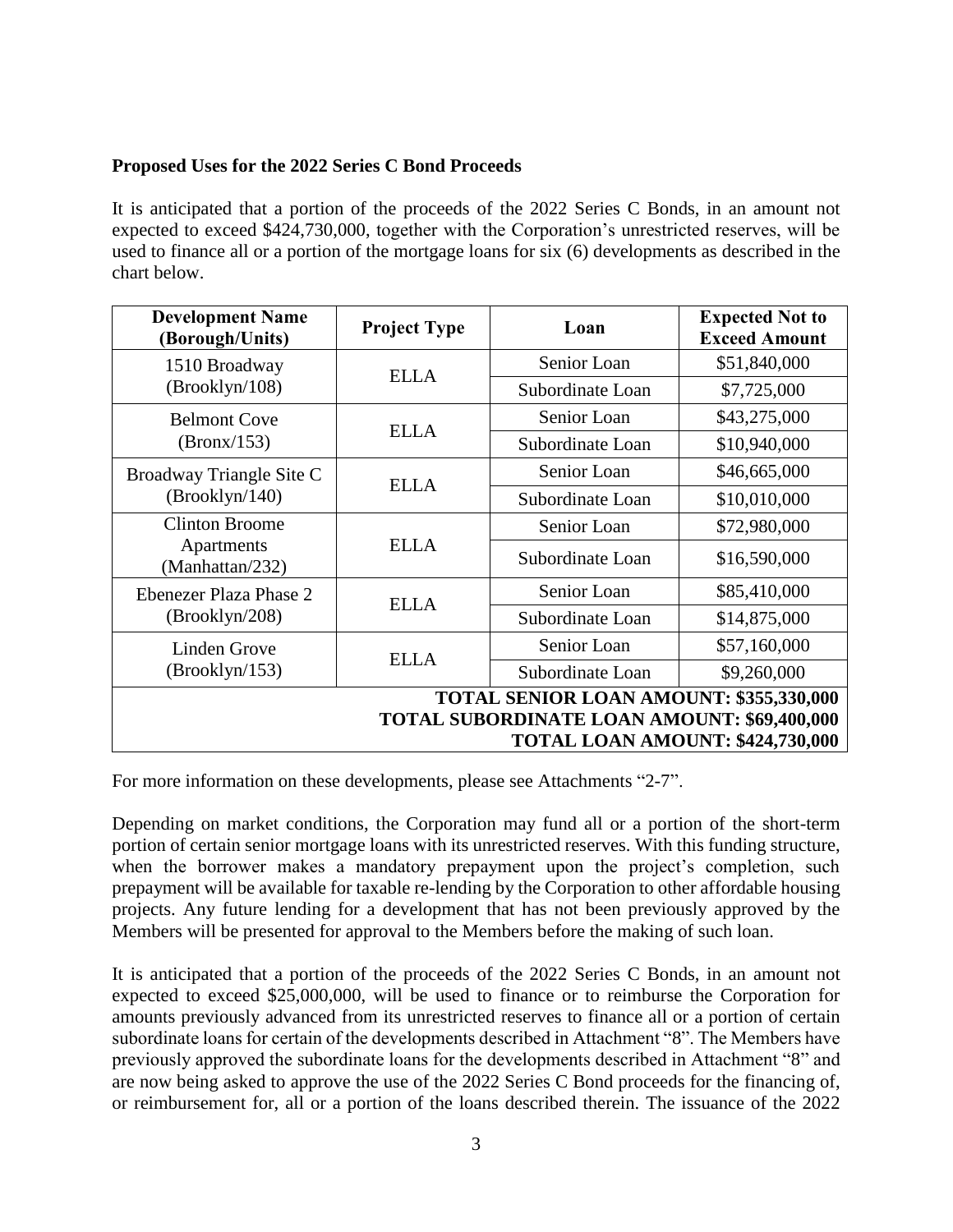Series C Bonds for this purpose will allow for the replenishment of the Corporation's reserves, which can then be re-lent to new developments in furtherance of the Corporation's commitment to the Mayor's housing plan.

It is anticipated that a portion of the 2022 Series C Bonds, in an amount not expected to exceed \$96,595,000, will be used to refund certain bonds of the Corporation, including but not limited to the Multi-Family Housing Revenue Bonds, 2018 Series C and 2018 Series K (the "2018 Series C Bonds" and the "2018 Series K Bonds," respectively, and together, the "2018 Refunded Bonds") to generate interest rate savings in the Open Resolution. In 2018, under the Corporation's forward securitization program, the Corporation funded the short-term portion of senior mortgage loans primarily with its unrestricted reserves and its subordinate mortgage loan with long-term bonds. When borrower prepayments from tax credit equity are received upon project completion, such prepayments become available for re-lending by the Corporation for other affordable housing projects and also allow for the redemption of the long-term bonds related to the subordinate loans prior to the optional call date.

## **Proposed Uses for the 2022 Series D Bond Proceeds**

It is anticipated that a portion of the proceeds of the 2022 Series D Bonds, in an amount not expected to exceed \$27,075,000, together with the Corporation's unrestricted reserves and/or the available funds in the Open Resolution, will be used to finance all or a portion of the mortgage loans for the four (4) developments described in the chart below.

| <b>Development Name</b><br>(Borough/Units)                                                                                     | <b>Project Type</b>            | Loan                    | <b>Expected Not to</b><br><b>Exceed Amount</b> |
|--------------------------------------------------------------------------------------------------------------------------------|--------------------------------|-------------------------|------------------------------------------------|
| Masaryk Towers <sup>1</sup><br>(Manhattan/1,109)                                                                               | Mitchell-Lama<br>Restructuring | Subordinate Loan        | \$2,750,000                                    |
| Tivoli Towers <sup>2</sup>                                                                                                     | Mitchell-Lama                  | Senior Loan             | \$7,900,000                                    |
| (Brooklyn/321)                                                                                                                 | Restructuring                  | Subordinate IRP<br>Loan | \$1,520,000                                    |
| Trinity House <sup>3</sup><br>(Manhattan/200)                                                                                  | Mitchell-Lama<br>Restructuring | Senior Loan             | \$3,005,000                                    |
| Williams and Georgia<br>Towers HDFC <sup>4</sup><br>(Brooklyn/142)                                                             | Preservation                   | Senior Loan             | \$11,900,000                                   |
| TOTAL SENIOR LOAN AMOUNT: \$22,805,000<br><b>TOTAL SUBORDINATE LOAN AMOUNT: \$4,270,000</b><br>TOTAL LOAN AMOUNT: \$27,075,000 |                                |                         |                                                |

<sup>&</sup>lt;sup>1</sup> The Corporation previously financed a senior construction loan of \$40,510,000 for the Masaryk Towers development. The project is also financed with a J-51 loan of \$300,000. The Corporation is seeking the Members' approval for supplemental financing in order to address cost overruns from delays and to complete construction. It is anticipated that construction will be complete in six to nine (6-9) months.

<sup>&</sup>lt;sup>2</sup>The Corporation previously financed the Tivoli Towers development with a senior loan in the amount of \$30,720,000 and a subordinate loan of \$6,550,000. The Corporation is seeking the Members' approval for the new senior and subordinate financing listed above in order to refinance the existing HDC loans and fund a moderate rehabilitation of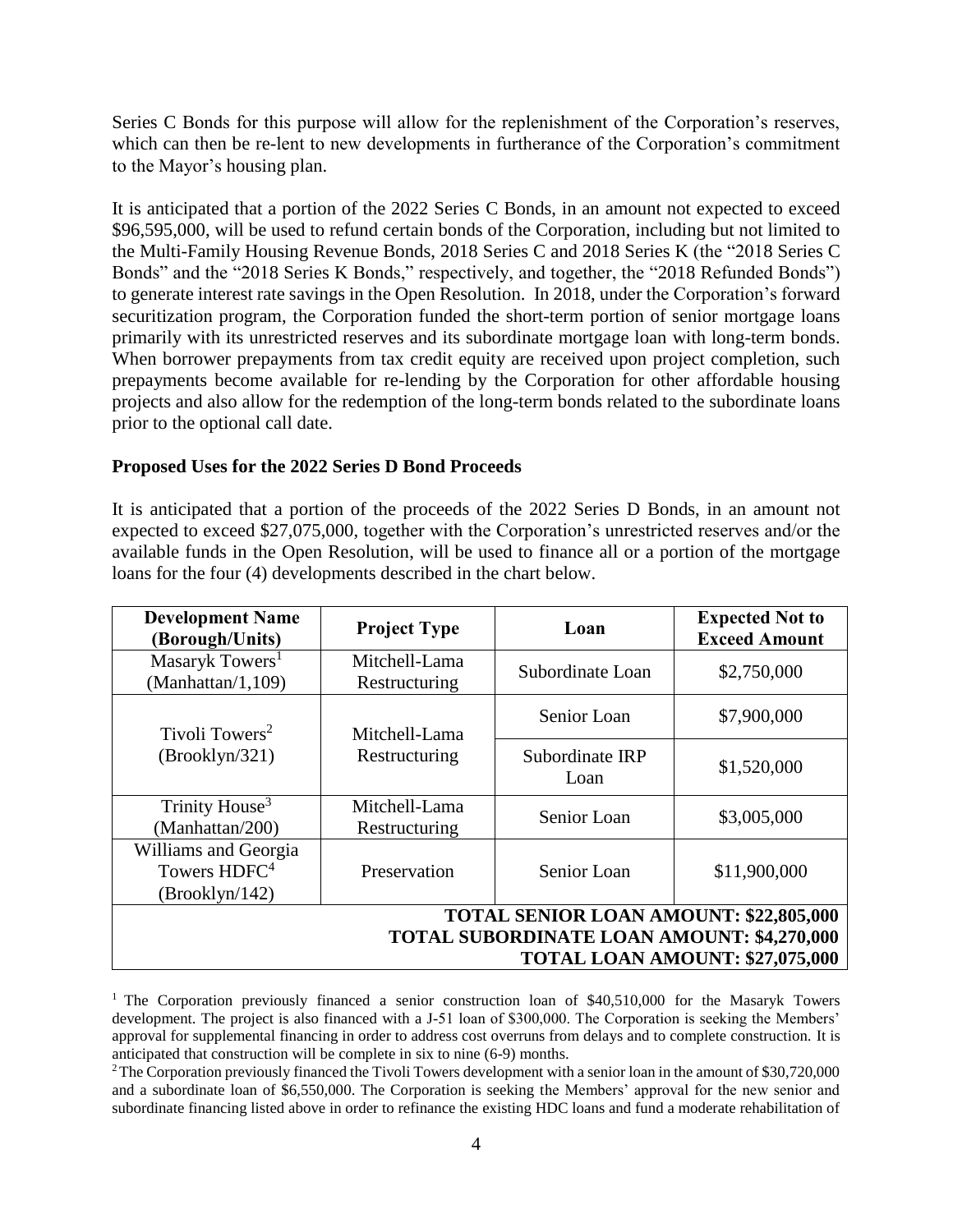#### the project.

<sup>3</sup> The Corporation previously financed the Trinity House development with a senior construction loan in the amount of \$1,454,923 and a subordinate construction loan in the amount of \$15,400,000. The construction period is anticipated to be thirty-six (36) months. The Corporation is seeking the Members' approval for the refinancing of the existing senior loan and financing of a new senior loan in order to complete a moderate rehabilitation of the project. The senior loan amount listed above reflects the new total amount of the senior loan, which will have a blended interest rate. <sup>4</sup> The Corporation previously purchased a participation in a subordinate loan of \$6,300,000 for the Williams and Georgia Towers HDFC, which was originated by the New York City Department of Housing Preservation and Development along with a senior loan from the Community Preservation Corporation ("CPC") in the original amount of \$4,099,315. The Corporation is seeking the Members' approval for the refinancing of the CPC senior loan with a new HDC senior loan listed above and the extension and modification of the existing HDC subordinate loan in order to fund a moderate rehabilitation of the development.

For more information on these developments, please see Attachments "9-12".

It is also anticipated that a portion of the proceeds of the 2022 Series D Bonds, in an amount not expected to exceed \$122,925,000, will be used for future lending. The issuance of the 2022 Series D Bonds, together with an anticipated interest rate hedge as discussed below, for future lending will enable the Corporation to lock in an interest rate spread now in a rising market. Any future lending for a development that has not been previously approved by the Members will be presented for approval to the Members prior to the making of such loan.

## **Proposed Uses for the 2022 Series E Bond Proceeds**

It is anticipated that the 2022 Series E Bonds, in an amount not expected to exceed \$277,565,000, will be used to refund certain bonds of the Corporation, including but not limited to the Multi-Family Housing Revenue Bonds, 2012 Series L-2-A, 2012 Series L-2-B, 2013 Series B-1-A, 2013 Series B-1-B, 2013 Series E-1-A, 2013 Series E-1-B, and 2013 Series E-1-C (the "2012 Series L-2-A Bonds," the "2012 Series L-2-B Bonds," the "2013 Series B-1-A Bonds," the "2013 Series B-1-B Bonds," the "2013 Series E-1-A Bonds," the "2013 Series E-1-B Bonds," and the "2013 Series E-1-C Bonds," respectively, and together, the "2012-2013 Refunded Bonds") to generate interest rate savings in the Open Resolution.

It is anticipated that the remaining portion of the proceeds of the 2022 Series E Bonds, in an amount not expected to exceed \$25,000,000, will also be used to finance or to reimburse the Corporation for amounts previously advanced from its unrestricted reserves to finance a portion of certain subordinate loans for certain of the developments described in Attachment "8". The Members have previously approved the subordinate loans for a portion of the developments described in Attachment "8" and are now being asked to approve the use of the 2022 Series E Bonds proceeds for the financing of, or reimbursement for, the loans described therein for which the Members have previously approved the making of the loan. The issuance of the 2022 Series E Bonds for this purpose will allow for the replenishment of the Corporation's reserves, which can then be re-lent to new developments in furtherance of the Corporation's commitment to the Mayor's housing plan.

## **Structure of the Bonds**

The Members are being asked to authorize the issuance of the Bonds pursuant to multi-modal Supplemental Resolutions. Accordingly, all or a portion of the Bonds may be converted to other interest rate modes provided for in the Supplemental Resolutions such as a fixed rate or variable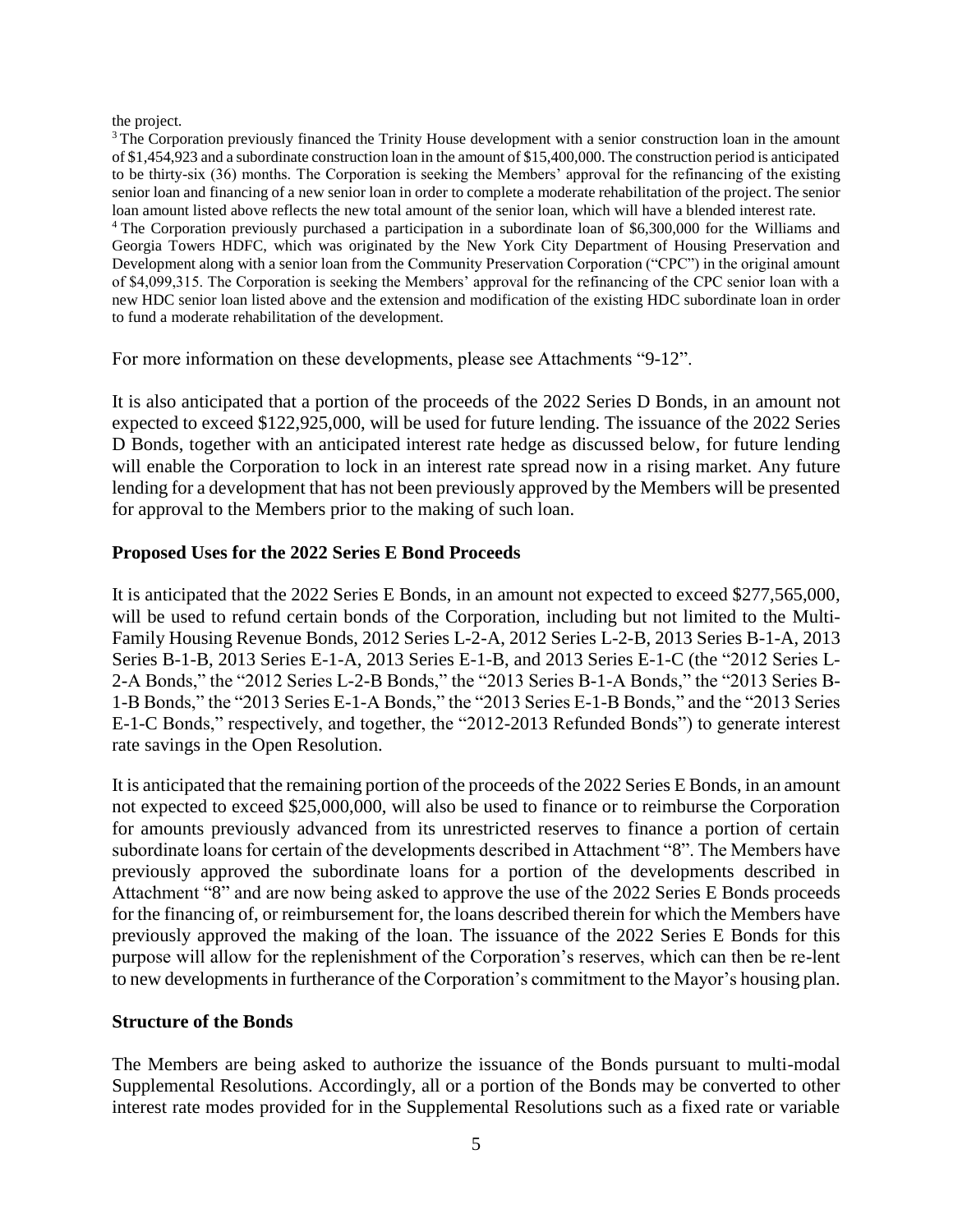rate.

The Bonds are expected to be issued as described below, however, the Authorizing Resolution relating to the Bonds will provide that a senior officer of the Corporation may determine to combine supplemental resolutions or issue the Bonds in multiple issuances pursuant to the same resolution and in one or more series or sub-series, as taxable or tax-exempt, as long as the total amount of Bonds issued does not exceed \$998,890,000 and the interest rate on the Bonds does not exceed 15% (except as described below). The Corporation expects to designate the Bonds as Sustainable Development Bonds.

## **2022 Series C Bonds**

It is anticipated that a portion of the 2022 Series C Bonds, in an amount not expected to exceed \$195,385,000, (the "2022 Series C-1 Bonds") will initially be issued as taxexempt, fixed-rate bonds to finance long-term senior and subordinate 2022 Series C mortgage loans. The 2022 Series C-1 Bonds are expected to have a true interest cost of approximately 6% during the initial Fixed Rate period, which is expected to be up to approximately forty (40) years.

It is anticipated that a portion of the 2022 Series C Bonds, in an amount not expected to exceed \$250,940,000, (the "2022 Series C-2 Bonds") will initially be issued as taxexempt, fixed-rate bonds or tax-exempt, floating rate bonds, depending on market conditions, to finance all or a portion of the short-term senior 2022 Series C mortgage loans. If structured as fixed rate bonds, the 2022 Series C-2 Bonds are expected to have a true interest cost of approximately 5% during the initial Fixed Rate period, which is expected to be up to approximately four (4) years. If structured as floating rate bonds, the 2022 Series C-2 Bonds are expected to have a maximum interest rate of not more than 15% and an initial interest rate of less than 5%.

It is also anticipated that the 2022 Series C-3 Bonds (the "2022 Series C-3 Bonds"), in an amount not expected to exceed \$100,000,000, will initially be issued as tax-exempt, variable-rate demand bonds to finance a portion of the long-term senior and subordinate 2022 Series C mortgage loans. The Members are asked to authorize a not-to-exceed interest rate of 15% for variable-rate bonds (other than bonds held by the liquidity provider); however, it is expected that the 2022 Series C-3 Bonds will have a maximum interest rate of 10% for the holders of the variable rate demand bonds and an initial interest rate of less than 4%. The Corporation expects Barclays Bank PLC ("Barclays") to provide liquidity through a stand-by bond purchase agreement ("SBPA") in accordance with the programmatic authority delegated to the Corporation's staff by the Members at the March 29, 2019 Members' meeting. The 2022 Series C-3 Bonds are expected to have an approximate final maturity in forty (40) years.

## **2022 Series D Bonds**

It is anticipated that the 2022 Series D Bonds, in an amount not expected to exceed \$150,000,000, will initially be issued as variable rate, SOFR-index bonds expected to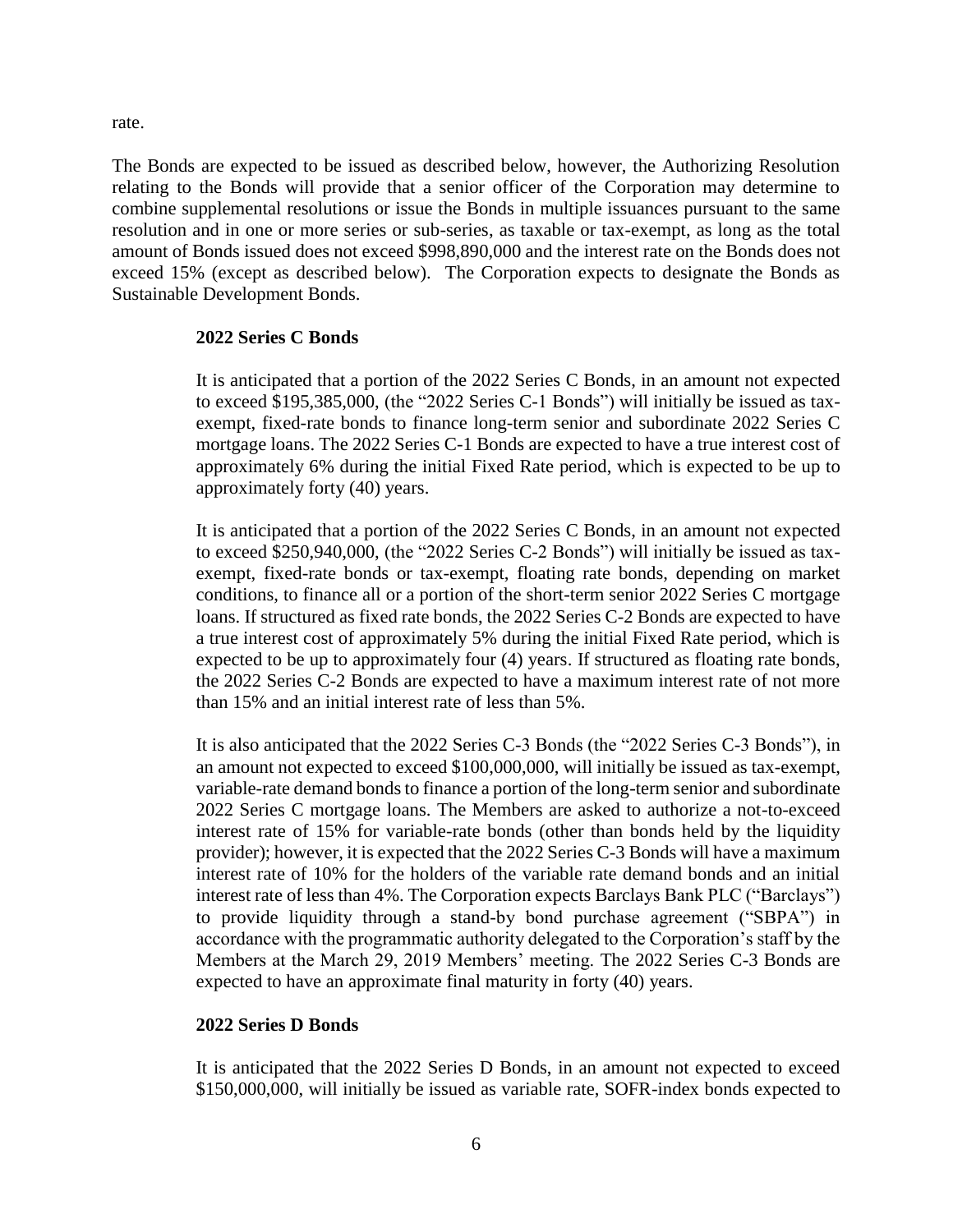be purchased by the Federal Home Loan Bank of New York ("FHLBNY"). The Members are asked to authorize a not-to-exceed interest rate of 15% for the 2022 Series D Bonds; however, it is expected that the initial interest rate on the 2022 Series D Bonds will not exceed 4%. It is expected that FHLBNY will have the right to give notice on a quarterly basis to put the 2022 Series D Bonds back to the Corporation effective twelve (12) months after such notice. If the Corporation cannot repay the principal remaining on the 2022 Series D Bonds put, then the Corporation will repay FHLBNY the principal amount over a period, anticipated to be five (5) years, from excess cash in the Open Resolution.

The 2022 Series D Bonds are expected to have an approximate final maturity in forty (40) years.

## **2022 Series E Bonds**

It is anticipated that the 2022 Series E Bonds, in an amount not expected to exceed \$277,565,000, will be used to refund the 2012-2013 Refunded Bonds.

It is also anticipated that a portion of the 2022 Series E Bonds, in an amount not expected to exceed \$25,000,000, will be used to reimburse the Corporation for amounts previously advanced from its unrestricted reserves to finance a portion of certain subordinate loans for certain of the developments described in Attachment "8".

The 2022 Series E Bonds will initially be issued as tax-exempt fixed-rate bonds and are expected to have a true interest cost of approximately 6% during the initial Fixed Rate period, which is expected to be up to approximately thirty (30) years. In response to market conditions at the time of issuance, a portion of the proposed 2022 Series E Bonds may be issued as 2022 Series E Pass Through Term Bonds which may have monthly interest payment dates and monthly redemptions that would mirror principal payments and prepayments of certain mortgage loans in the Open Resolution.

#### Proposed Interest Rate Hedge for 2022 Series C-3 Bonds and 2022 Series D Bonds

The Corporation expects to issue the 2022 Series C-3 Bonds as variable-rate demand bonds and the 2022 Series D Bonds as variable rate, SOFR-index bonds expected to be purchased by FHLBNY, as further described above. The Members are being asked to approve one or more interest rate hedging instruments, in a combined notional amount not expected to exceed \$250,000,000 to manage its interest rate risk.

The Corporation is working with Mohanty Gargiulo LLC, its hedge advisor to lock in the favorable current financing cost through the facilitation of an interest rate hedging instrument including a forward-starting interest rate swap. The Corporation is expecting to enter into one or more interest rate swaps based on an index likely to be SIFMA or a percentage of SOFR. Each swap will mature on or prior to the maturity date of the underlying 2022 Series C-3 Bonds or 2022 Series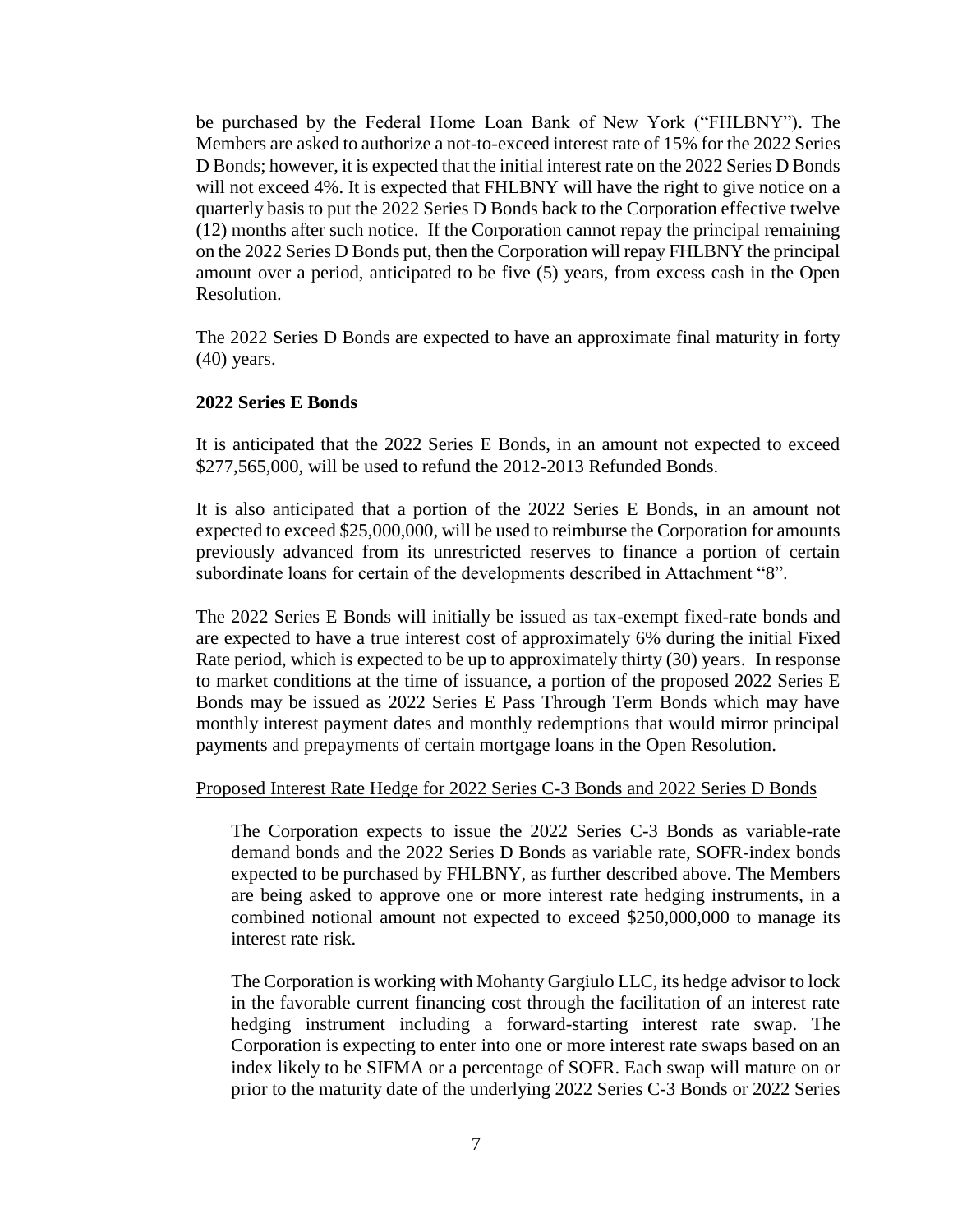D Bonds, as applicable. The Corporation will look to purchase certain cancellation options or shorten the term of the swap based on the anticipated redemption provisions of the underlying bonds as well as the swap market conditions. The Corporation may restructure the terms on the swap subsequent to the execution date in response to the market conditions at the time as well as the overall HDC variable rate bond portfolio.

#### **Security for Bonds**

The Bonds will be issued on a parity basis with all outstanding previous series of bonds issued under the Open Resolution from July 1993 to date. As a result, the Bonds will be secured on a parity basis with all the collateral currently held under the Open Resolution. As of April 30, 2022, that collateral consisted of the following:

|                                           | #OF            |                | % OF         |
|-------------------------------------------|----------------|----------------|--------------|
| TYPE OF COLLATERAL                        | <b>LOANS</b>   | <b>AMOUNT</b>  | <b>TOTAL</b> |
| FHA Insured Mortgage Loans                | 35             | 460,720,335    | 3.70%        |
| Fannie Mae/Freddie Mac<br>Insured         |                |                |              |
| Mortgage Loans                            | 39             | 789,079,470    | 6.33%        |
| <b>GNMA</b>                               | $\overline{2}$ | 17,262,728     | 0.14%        |
| <b>SONYMA Insured Mortgages</b>           | 69             | 673,066,639    | 5.40%        |
| <b>REMIC Insured Mortgages</b>            | 265            | 1,807,758,997  | 14.50%       |
| <b>LOC</b> Insured Mortgages              | 6              | 21,242,423     | 0.17%        |
| <b>Uninsured Permanent Mortgages</b>      | 408            | 2,396,634,659  | 19.22%       |
| Uninsured 2014 Series B Mortgages         | 90             | 72,289,230     | 0.58%        |
| Uninsured 2018 Series B Mortgages         | 282            | 622,087,548    | 4.99%        |
| Partially Funded Construction Loans       |                |                |              |
| Secured by LOC                            | 70             | 2,510,494,963  | 20.14%       |
| Partially Funded Construction Loans       |                |                |              |
| Not Secured by LOC                        | 102            | 1,200,925,575  | 9.63%        |
| Partially Funded Construction Loans       |                |                |              |
| <b>Secured by Collateral</b>              | $\overline{2}$ | 161,868,359    | 1.30%        |
| Sub-Total                                 | 1,370          | 10,733,430,926 | 86.10%       |
| <b>Undisbursed Funds in Bond Proceeds</b> |                |                |              |
| Account <sup>1</sup>                      |                | 1,501,738,425  | 12.05%       |
| Debt Service Reserve Account <sup>2</sup> |                | 231,722,430    | 1.86%        |
| Total*                                    | 1,370          | 12,466,891,781 | 100.00%      |

\* May not add due to rounding

<sup>&</sup>lt;sup>1</sup> Undisbursed Funds in Bond Proceeds Accounts are monies held by the Trustee for construction financing of projects under the Open Resolution.

 $2$  Includes a payment obligation of \$10,766,574 of the Corporation, which constitutes a general obligation.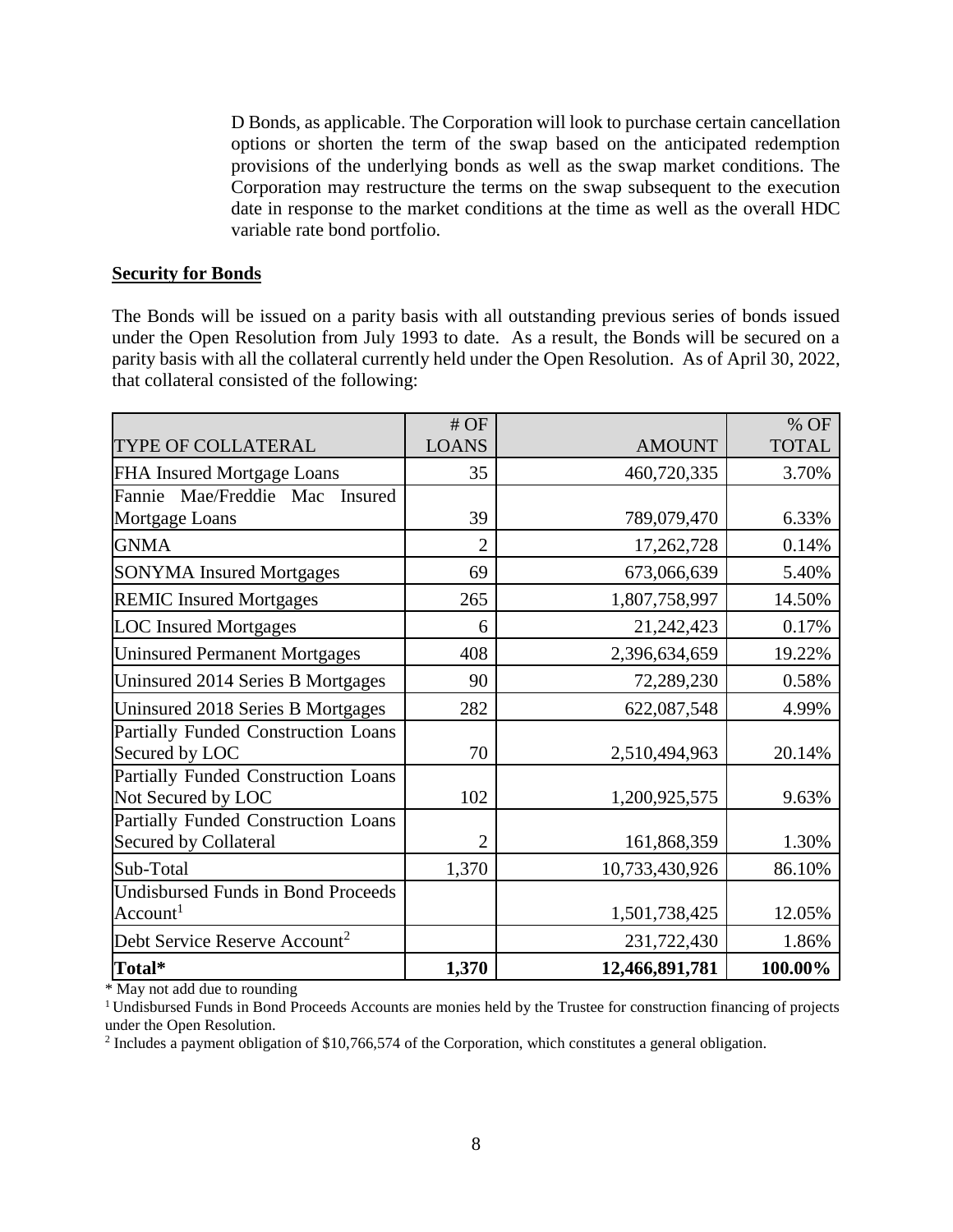## **Risks and Risk Mitigation**

# **Taxable Rehabilitation Loan**

The primary risk to the Corporation related to the JOE Uptown senior mortgage loan after completion of the construction phase and upon the Corporation's purchase of the financial institution's interest in the senior mortgage loan is the repayment risk from the borrower. The risk of default is partially mitigated by the Corporation's use of a mortgage insurance policy provided by the New York City Residential Mortgage Insurance Corporation ("REMIC").

# **2022 Series C Bonds**

The primary risk to the Corporation related to the 2022 Series C Bond proceeds financing six (6) senior mortgage loans during the period the developments are under construction is the potential failure of a commercial bank to honor its obligation to pay the Corporation under a construction letter of credit (a "LOC") in the event of a default by a borrower. The ratings of banks are monitored by the Corporation's Credit Risk department and the Corporation's documents require replacement of an LOC or a confirmatory letter of credit if a bank's ratings fall below a long-term rating of A from S&P Global Ratings ("S&P") and a long-term and short-term rating of A2/P-1 from Moody's Investors Service ("Moody's").

All senior mortgage loans to be financed with 2022 Series C Bond proceeds during the permanent financing period will be secured by a mortgage insurance policy provided by REMIC or through the FHA Risk-Sharing Program ("FHA Risk-Share").

The primary risk to the Corporation related to the 2022 Series C Bond proceeds financing subordinate mortgage loans is repayment risk from the borrowers. This risk is mitigated through conservative underwriting incorporating low loan-to-value and substantial debt service coverage and income to expense ratios.

The primary risk to the Corporation related to the 2022 Series C Bonds refunding the 2018 Refunded Bonds is repayment risk from the borrowers. This risk is mitigated through conservative underwriting incorporating low loan-to-value and substantial debt service coverage and income to expense ratios.

An additional risk related to the 2022 Series C-3 variable-rate demand bonds is the failure of the bank providing the liquidity facility to purchase bonds in the event of a failed remarketing. However, the Corporation's staff undertook a competitive solicitation for a bank liquidity facility and deemed Barclays as the most competitive proposal. Barclays is rated A (Positive) / A-1 by S&P and A1 (Stable) / P-1 by Moody's. The Corporation's staff believes that a default by a highly rated financial institution is an unlikely scenario.

# **2022 Series D Bonds**

A portion of the 2022 Series D Bonds is expected to finance four (4) senior mortgage loans for the rehabilitation of four (4) developments. The primary risk related to a portion of the 2022 Series D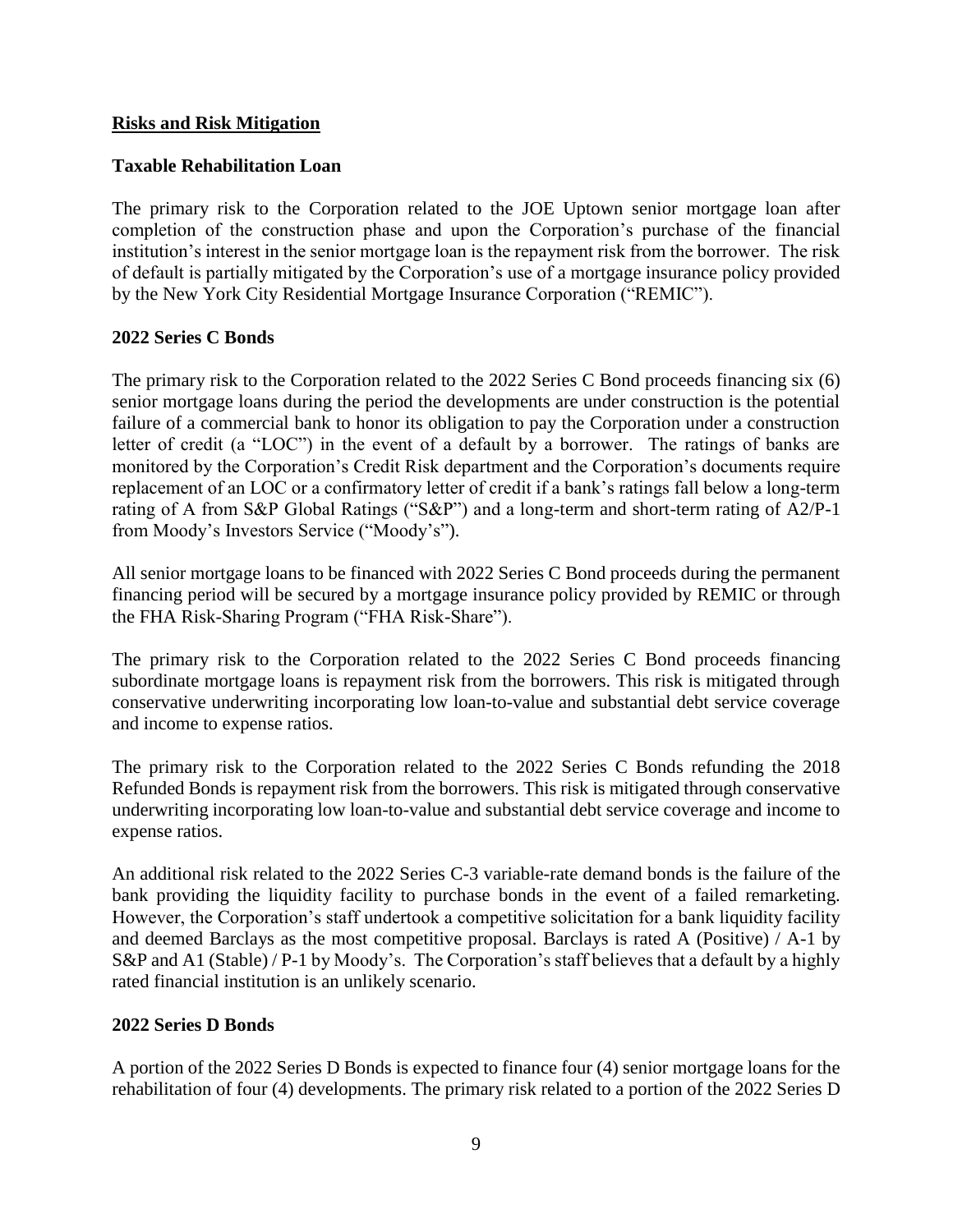Bond proceeds funding the preservation of senior loans during the permanent financing period is repayment risk from the borrowers. The risk of default is partially mitigated by the Corporation's use of mortgage insurance policies provided by REMIC. Risk of default on the senior mortgage loans is also mitigated through conservative underwriting incorporating low loan-to-value and substantial debt service coverage and income to expense ratios.

The primary risk to the Corporation related to the 2022 Series D Bond proceeds financing subordinate mortgage loans is repayment risk from the borrowers. This risk is mitigated through conservative underwriting incorporating low loan-to-value and substantial debt service coverage and income to expense ratios.

The primary risk to the Corporation related to the projects currently in the construction period is the potential inability of a borrower to complete the rehabilitation. The Corporation's staff believes this risk is mitigated through a comprehensive structure dictating the types of projects to be financed without a letter of credit, strict underwriting and the ongoing monitoring of the development during the rehabilitation period. The developments include occupied buildings with limited to moderate scopes of work. The budgets for Masaryk Towers, Tivoli Towers and Trinity House developments include complete capitalized interest reserves and construction retainage. The Corporation's staff will review scopes of work and the general contractor is required to have a payment and performance bond. The Corporation's Asset Management staff will assume construction monitoring and servicing responsibilities.

# **2022 Series E Bonds**

The primary risk to the Corporation related to the 2022 Series E Bonds refunding the 2012-2013 Refunded Bonds is repayment risk from the borrowers. This risk is mitigated through conservative underwriting incorporating low loan-to-value and substantial debt service coverage and income to expense ratios. These assets are very seasoned mortgage loans and have a consistent payment history. In addition, most of these loans are insured by a mortgage insurance policy provided by REMIC, the State of New York Mortgage Agency ("SONYMA"), by a long-term stand-by credit enhancement from Fannie Mae or by a long-term stand-by credit enhancement from Freddie Mac.

The primary risk to the Corporation related to the 2022 Series E Bond proceeds financing subordinate mortgage loans is repayment risk from the borrowers. This risk is mitigated through conservative underwriting incorporating low loan-to-value and substantial debt service coverage and income to expense ratios.

# **Deposits and Fees**

With respect to the development financed with a taxable construction loan, it is expected that the Corporation will charge the borrower for the JOE Uptown development an upfront commitment fee equal to 0.75% of the mortgage loan amount, which includes the fee for the Corporation's commitment to purchase the bank's interest in the senior construction loan. In addition, the borrower will pay a pro-rata share of costs of issuance, including the fees of the underwriter, bond counsel, rating agencies and the trustee plus any additional funds that are required to compensate the Corporation for its management of the Bonds upon the permanent financing.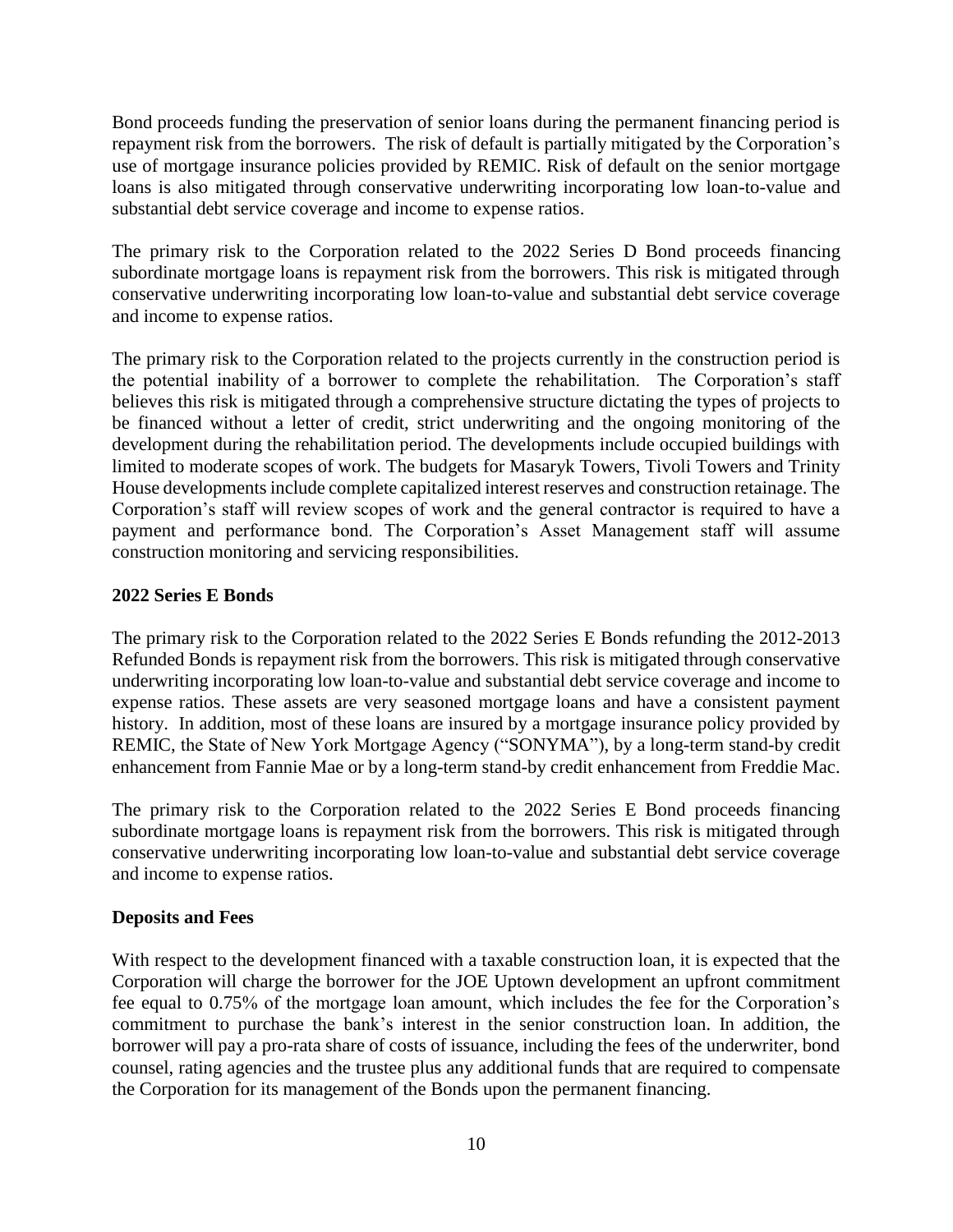With respect to developments to be financed with the 2022 Series C Bonds, it is expected that the Corporation will charge the borrowers for all ELLA developments an up-front commitment fee equal to 0.75% of the mortgage loan amount. In addition, these borrowers will pay an amount equal to their pro-rata share of costs of issuance, including the fees of the underwriter, bond counsel, rating agencies, and the trustee plus any additional funds that are required to compensate the Corporation for its management of the Bonds or to reimburse the Corporation for certain costs incurred during the construction of the project.

With respect to three (3) of the four (4) developments to be financed with the 2022 Series D Bonds, it is expected that the Corporation will charge the borrowers on the Tivoli Towers, Trinity House, and Williams and Georgia Towers HDFC developments an up-front commitment fee equal to 0.75% of the mortgage loan amount. With respect to the Masaryk Towers development, the Corporation is expected to waive its up-front commitment fee. In addition, with respect to two (2) of the four (4) developments to be financed with the 2022 Series D Bonds, it is expected that the Corporation will charge the borrowers on the Tivoli Towers and Trinity House developments an amount equal to their pro-rata share of costs of issuance, including the fees of the underwriter, bond counsel, rating agencies, and the trustee plus any additional funds that are required to compensate the Corporation for its management of the Bonds or to reimburse the Corporation for certain costs incurred during the construction of the projects. With respect to the Masaryk Towers and Williams and Georgia Towers HDFC developments to be financed with the 2022 Series D Bonds, the Corporation is expected to subsidize a portion of costs of issuance, including the fees of the underwriter, bond counsel, rating agencies, and the trustee plus any additional funds that are required to compensate the Corporation for its management of the Bonds or to reimburse the Corporation for certain costs incurred during the rehabilitation of the project, pursuant to its existing Mitchell Lama and non-profit co-operative lending programs.

As with other Open Resolution transactions completed by the Corporation, the Corporation will also charge each borrower an annual servicing fee of at least 0.20% on the outstanding principal balance of each first permanent mortgage loan or other applicable fees.

## **Ratings**

The 2022 Series C-1 Bonds, 2022 Series C-2 Bonds, 2022 Series D Bonds, and 2022 Series E Bonds are expected to be rated AA+ by S&P and Aa2 by Moody's.

The 2022 Series C-3 Bonds are expected to be rated AA+/A-1 by S&P and Aa2/VMIG1 by Moody's.

# **Underwriters**

It is anticipated that the Bonds will be underwritten or remarketed by or directly placed with one or more of the following or their affiliates:

Wells Fargo Securities *(Expected Bookrunning Senior Manager for 2022 Series C-1 and 2022 Series C-2)* Morgan Stanley & Co. LLC *(Expected Co-Senior Manager for 2022 Series C-1 and 2022 Series*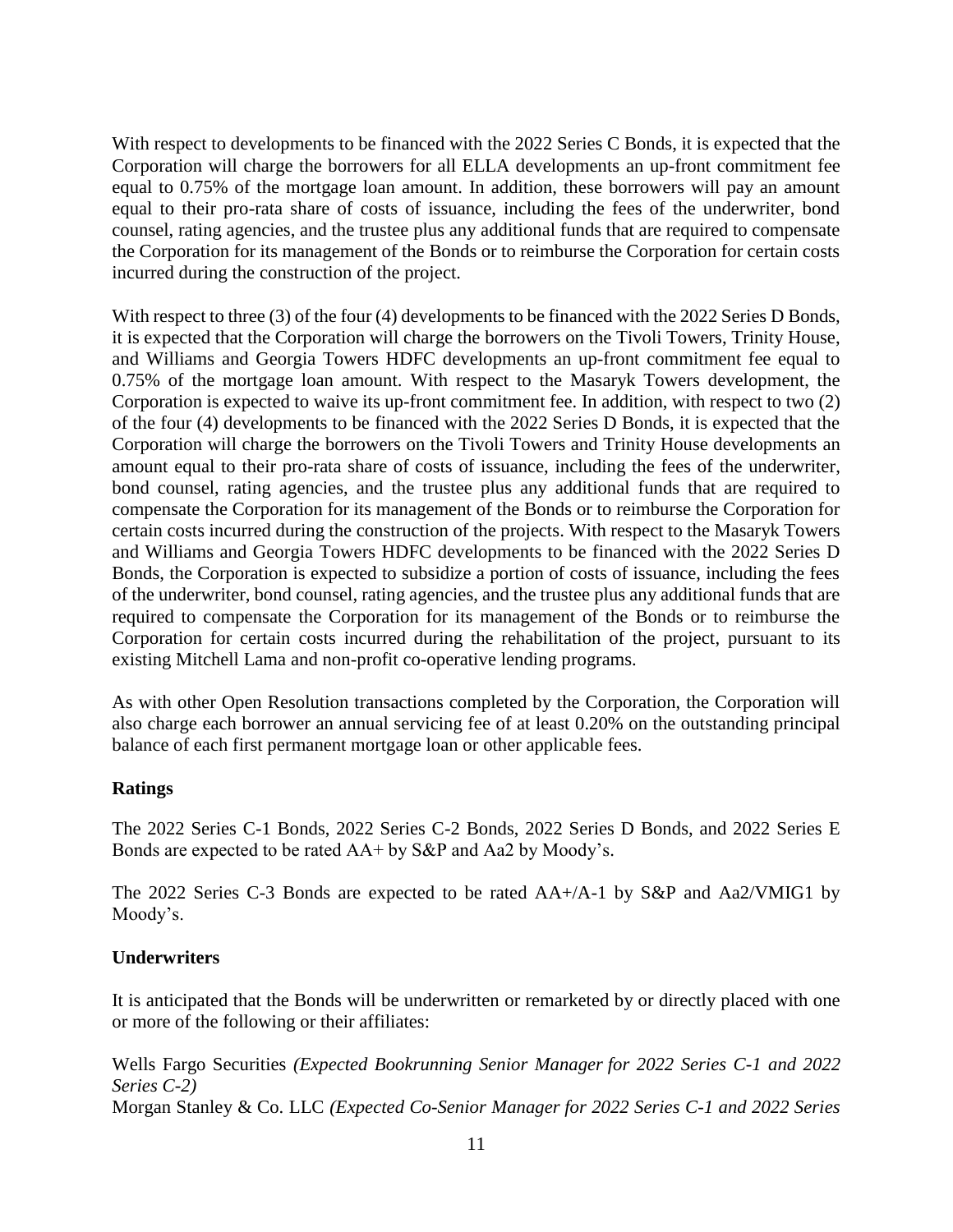#### *C-2)*

UBS Securities LLC *(Expected Bookrunning Senior Manager and Remarketing Agent for 2022 Series C-3)* BofA Securities, Inc. *(Expected Bookrunning Senior Manager for 2022 Series D)* Samuel A. Ramirez & Co., Inc. *(Expected Co-Senior Manager for 2022 Series D)* Barclays Capital Inc. *(Expected Bookrunning Senior Manager for 2022 Series E)* Jefferies LLC *(Expected Co-Senior Manager for 2022 Series E)*

#### *Co-Managers:*

Bancroft Capital, LLC Citigroup Global Markets Inc J. P. Morgan Securities LLC Loop Capital Markets LLC Raymond James & Associates, Inc. Roosevelt and Cross, Incorporated

*Selling Group:* American Veteran's Group, PBC AmeriVet Securities LLC Drexel Hamilton, LLC Multi-Bank Securities, Inc. Rice Securities, LLC TD Securities (USA) LLC

## **Underwriters' Counsel for the Bonds**

Orrick, Herrington & Sutcliffe LLP

## **Bond Trustee and Tender Agent**

Bank of New York Mellon

## **Bond Counsel**

Hawkins Delafield & Wood LLP

## **Action by the Members**

The Members are requested to approve an authorizing resolution that provides for (a) the adoption of Supplemental Resolutions to the Open Resolution providing for the issuance of the Bonds; (b) the distribution of preliminary and final Official Statement(s) for the Bonds; (c) the execution of bond purchase agreement(s) with the Underwriter(s) of any or all of the Bonds or a direct purchaser of any or all of the Bonds; (d) the use of the Corporation's unrestricted reserves to fund costs of issuance for the Bonds and to fund all or a portion of the debt service reserve account requirements in connection with any or all of the series of Bonds, as may be required; (e) the execution by the President or any authorized officer of the Corporation of any and all documents necessary to issue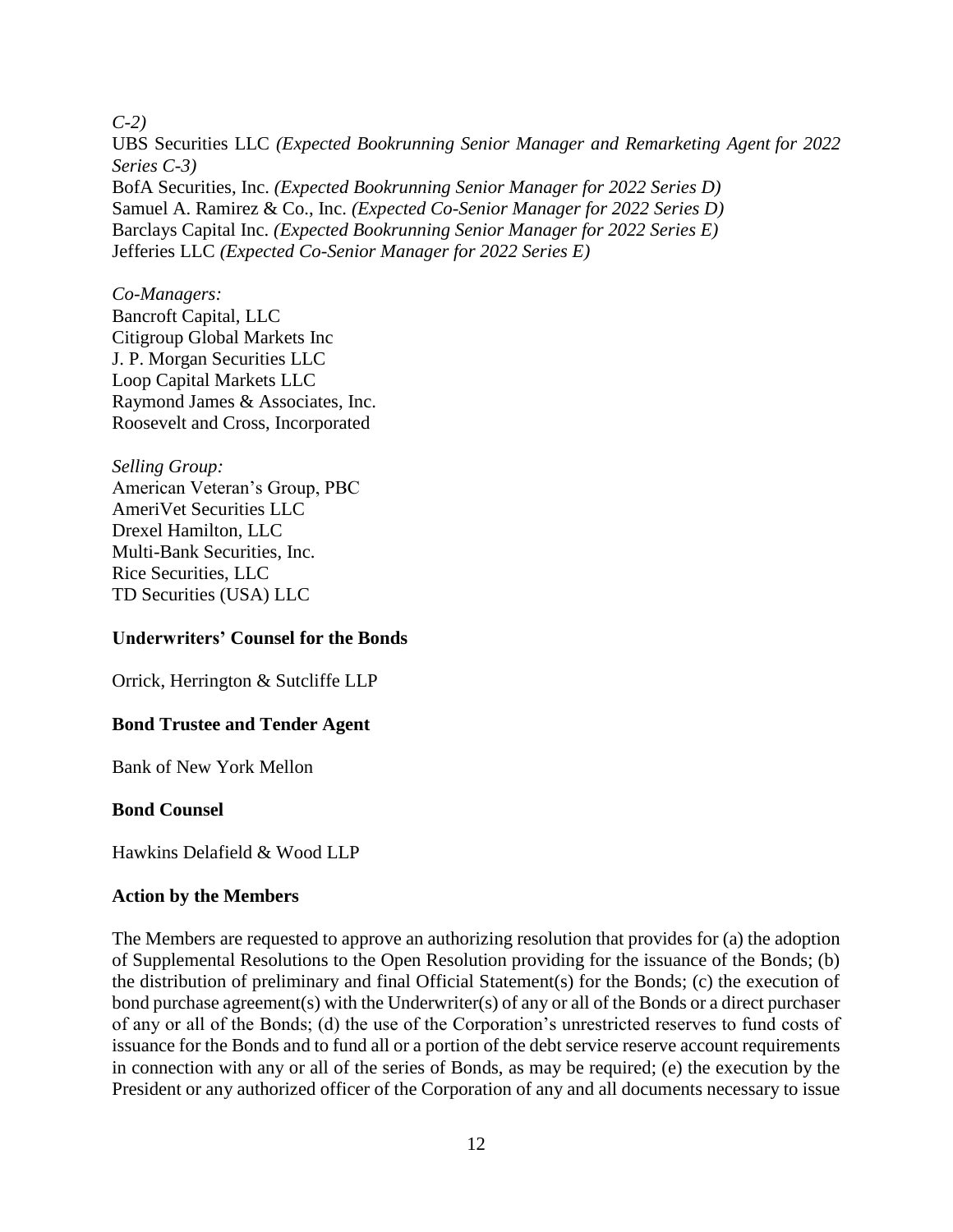the Bonds, and to make the mortgage loans relating to the Bonds; (f) the pledge to the Open Resolution of any mortgage loans of the Corporation; and (g) the terms of any liquidity facility or facilities and related documents.

The Members are requested to approve (a) the making of six (6) senior and subordinate loans for the new construction of six (6) ELLA developments from proceeds of the 2022 Series C Bonds and/or the Corporation's unrestricted reserves in an amount not expected to exceed \$424,730,000; (b) the use of such amount of the Corporation's unrestricted reserves to fund all or a portion of the short-term portion of the senior loans for the new construction of six (6) ELLA developments; and (c) the execution by an Authorized Officer of the Corporation of mortgage-related documents and any other documents necessary to accomplish the senior and subordinate financing.

The Members are also requested to approve (a) the making of certain loans for one (1) Preservation development and three (3) Mitchell-Lama Restructuring developments in an amount not expected to exceed \$27,075,000 from proceeds of the 2022 Series D Bonds and/or available funds of the Open Resolution or its unrestricted reserves; and (b) the execution by an Authorized Officer of the Corporation of mortgage-related documents and any other documents necessary to accomplish the financing.

The Members are also requested to approve (a) the origination of a taxable construction loan in an amount not to exceed \$4,980,000 for the JOE Uptown development, (b) a participation agreement with the financing institution acquiring a 100% participation interest in the loan, (c) the subsequent re-purchase from the construction financing institution of the 100% participation interest in such loan with the Corporation's unrestricted reserves or available funds of the Open Resolution, and (d) the execution by an Authorized Officer of the Corporation of mortgage related documents and any other documents necessary to accomplish such financing.

Finally, the Members are requested to approve the execution of one or more interest rate hedging instruments in a combined notional amount not expected to exceed \$250,000,000 and the execution by the President or any Authorized Officer of the Corporation of any and all documents necessary to enter into said hedging instruments.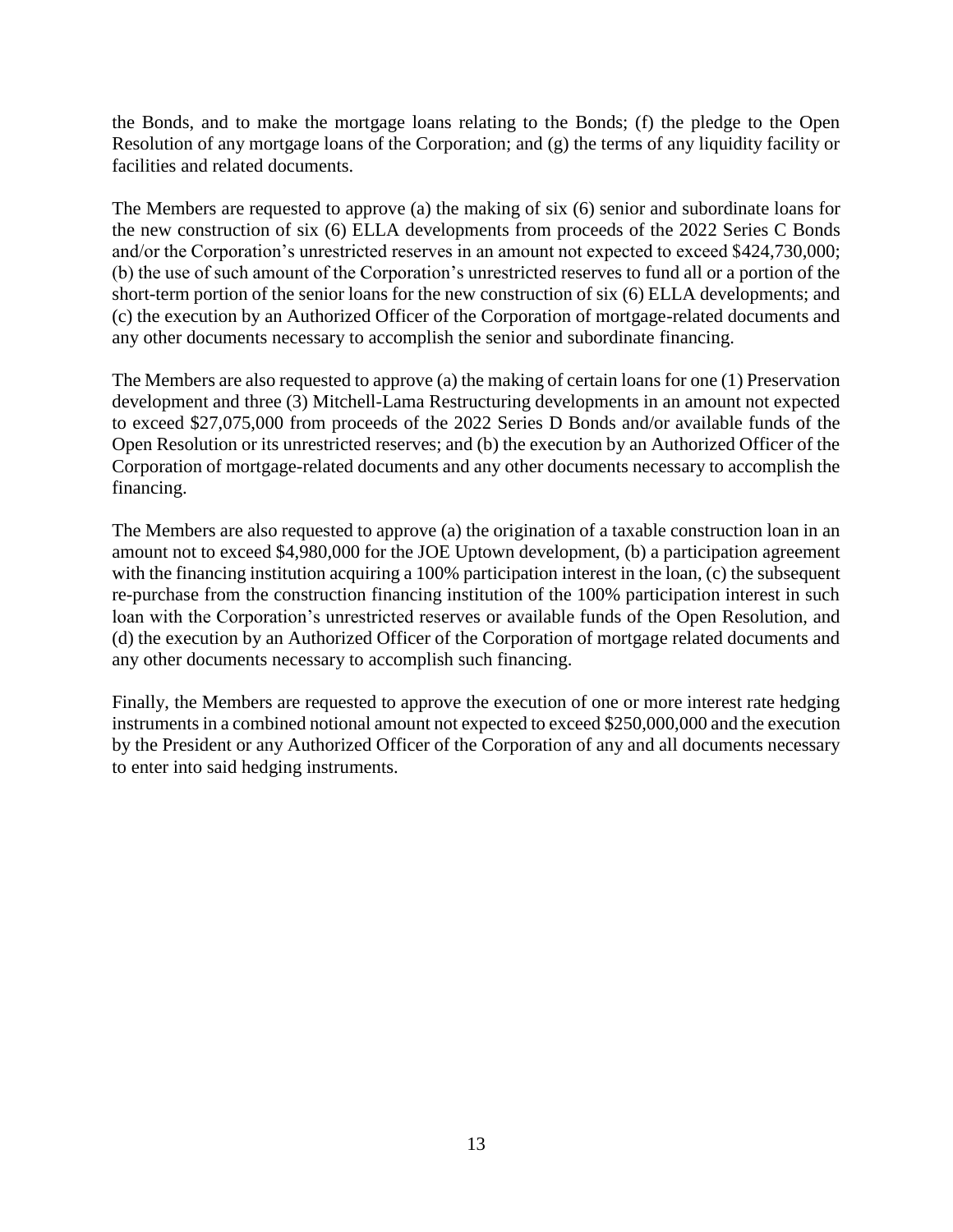| <b>Attachment "1"</b>                              |                                                                                                                                                                                                                                                                                                                                                                                                                                                                                                                                                                                                                                                                                                                                                                                                                                                                                                                                                                                                                                                                                                                                                                                                                                                                                                                                                                                                                                                                                                                                                                                                                                                         |  |
|----------------------------------------------------|---------------------------------------------------------------------------------------------------------------------------------------------------------------------------------------------------------------------------------------------------------------------------------------------------------------------------------------------------------------------------------------------------------------------------------------------------------------------------------------------------------------------------------------------------------------------------------------------------------------------------------------------------------------------------------------------------------------------------------------------------------------------------------------------------------------------------------------------------------------------------------------------------------------------------------------------------------------------------------------------------------------------------------------------------------------------------------------------------------------------------------------------------------------------------------------------------------------------------------------------------------------------------------------------------------------------------------------------------------------------------------------------------------------------------------------------------------------------------------------------------------------------------------------------------------------------------------------------------------------------------------------------------------|--|
|                                                    | <b>JOE Uptown</b>                                                                                                                                                                                                                                                                                                                                                                                                                                                                                                                                                                                                                                                                                                                                                                                                                                                                                                                                                                                                                                                                                                                                                                                                                                                                                                                                                                                                                                                                                                                                                                                                                                       |  |
| <b>Project Location:</b>                           | <b>Manhattan, New York</b><br>301-303 West 152nd Street, 302 West 152nd Street, 308 West 151st<br>Street, 230 Bradhurst Avenue, 226 Bradhurst Avenue, 184-186<br>Bradhurst Avenue, 107 Morningside Avenue, 109 Morningside<br>Avenue, 111 Morningside Avenue                                                                                                                                                                                                                                                                                                                                                                                                                                                                                                                                                                                                                                                                                                                                                                                                                                                                                                                                                                                                                                                                                                                                                                                                                                                                                                                                                                                            |  |
| <b>HDC</b> Program:                                | Preservation                                                                                                                                                                                                                                                                                                                                                                                                                                                                                                                                                                                                                                                                                                                                                                                                                                                                                                                                                                                                                                                                                                                                                                                                                                                                                                                                                                                                                                                                                                                                                                                                                                            |  |
| <b>Project Description:</b>                        | The project will consist of the substantial rehabilitation of 9 buildings<br>containing 116 residential units located in the Central Harlem and<br>Sugar Hill neighborhoods in Manhattan. All units will be affordable to<br>households earning at or below 60% AMI with additional tiers of<br>deeper affordability.                                                                                                                                                                                                                                                                                                                                                                                                                                                                                                                                                                                                                                                                                                                                                                                                                                                                                                                                                                                                                                                                                                                                                                                                                                                                                                                                   |  |
| <b>Total Rental Units:</b>                         | 115 (plus one superintendent unit)                                                                                                                                                                                                                                                                                                                                                                                                                                                                                                                                                                                                                                                                                                                                                                                                                                                                                                                                                                                                                                                                                                                                                                                                                                                                                                                                                                                                                                                                                                                                                                                                                      |  |
| <b>Apartment Distribution:</b>                     | Unit Size<br>No. of Units<br>Studio<br>7<br>1 bedroom<br>29<br>2 bedroom<br>59<br>20<br>3 bedroom<br>4 bedroom<br>$\overline{1}$<br>116<br>Total Units*<br>*Total Units are inclusive of one superintendent unit                                                                                                                                                                                                                                                                                                                                                                                                                                                                                                                                                                                                                                                                                                                                                                                                                                                                                                                                                                                                                                                                                                                                                                                                                                                                                                                                                                                                                                        |  |
| <b>Expected HDC Construction Financing Amount:</b> | \$0                                                                                                                                                                                                                                                                                                                                                                                                                                                                                                                                                                                                                                                                                                                                                                                                                                                                                                                                                                                                                                                                                                                                                                                                                                                                                                                                                                                                                                                                                                                                                                                                                                                     |  |
| <b>Expected HDC Permanent Financing Amount:</b>    | \$4,125,000                                                                                                                                                                                                                                                                                                                                                                                                                                                                                                                                                                                                                                                                                                                                                                                                                                                                                                                                                                                                                                                                                                                                                                                                                                                                                                                                                                                                                                                                                                                                                                                                                                             |  |
| <b>Expected Total Development Cost:</b>            | \$27,419,498                                                                                                                                                                                                                                                                                                                                                                                                                                                                                                                                                                                                                                                                                                                                                                                                                                                                                                                                                                                                                                                                                                                                                                                                                                                                                                                                                                                                                                                                                                                                                                                                                                            |  |
| Owner:                                             | JOE Uptown LLC, the beneficial owner, whose members are<br>Community Assisted Tenant Controlled Housing, Inc. ("CATCH,"<br>Wray, Executive Director), Ecumenical Community<br>Ken<br>Development Organization Inc. ("ECDO," Janice Berthoud, Executive<br>Director) and Joint Ownership Entity New York City LLC. The sole<br>member of Joint Ownership Entity New York City LLC is The Joint<br>Ownership Entity New York City Corp. ("JOE NYC," Stanley Celius,<br>Executive Director) and the members of JOE NYC are Banana Kelly<br>Community Improvement Association, Inc. (Hope Burgess, President<br>& CEO), Bridge Street Development Corp. (Gregory Anderson,<br>President & CEO), CATCH, ECDO, Fifth Avenue Committee, Inc.<br>(Michelle de la Uz, Executive Director), Mutual Housing Association<br>of New York, Inc. (Ismene Speliotis, Executive Director), IMPACCT<br>Brooklyn (Bernell Grier, Executive Director), Project Find, Inc.<br>(David Gillcrist, Executive Director), RiseBoro Community<br>Partnership, Inc. (Scott Short, CEO), St. Nicks Alliance Corp.<br>(Michael Rochford, Executive Director), and Bed-Stuyvesant<br>Restoration Corporation (Colvin W. Grannum, President & CEO).<br>JOE Uptown ECDO HDFC, the fee owner of part of the portfolio,<br>whose sole member is CATCH and whose board of directors and<br>officers consists of Kenneth Wray, Harold DeRienzo, Thomasina<br>White and JOE Uptown CATCH HDFC, the fee owner of the<br>remainder of the portfolio, whose sole member is ECDO and whose<br>board of directors and officers consists of Takisia White, Deborah<br>Renee Smith, Janice Berthoud. |  |
| Developer:                                         | JOE NYC, CATCH and ECDO                                                                                                                                                                                                                                                                                                                                                                                                                                                                                                                                                                                                                                                                                                                                                                                                                                                                                                                                                                                                                                                                                                                                                                                                                                                                                                                                                                                                                                                                                                                                                                                                                                 |  |
| <b>Credit Enhancer:</b>                            | Construction $-N/A$<br>Permanent - REMIC                                                                                                                                                                                                                                                                                                                                                                                                                                                                                                                                                                                                                                                                                                                                                                                                                                                                                                                                                                                                                                                                                                                                                                                                                                                                                                                                                                                                                                                                                                                                                                                                                |  |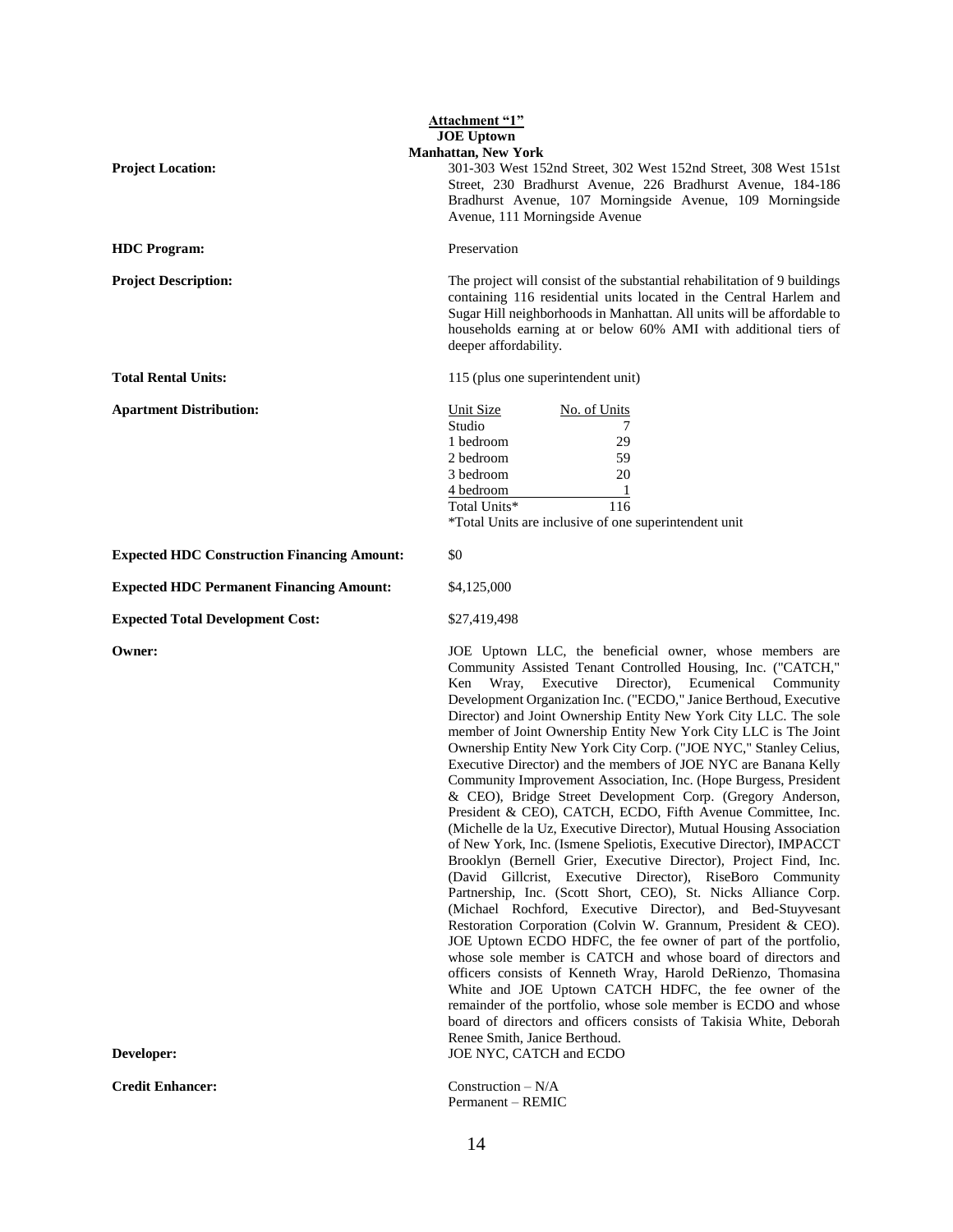# **Attachment "2" 1510 Broadway Brooklyn, New York Project Location:** 1510 Broadway **HDC Program:** ELLA

**Expected HDC Construction Financing Amount:** \$45,140,000

**Project Description:** The project will consist of the new construction of one 8 story building containing 108 residential rental units in the Bedford-Stuyvesant neighborhood of Brooklyn. All of the units will be affordable to households earning at or below 80% AMI and will include additional tiers of deeper affordability.

| <b>Total Rental Units:</b>     | 107 (plus one superintendent unit) |              |
|--------------------------------|------------------------------------|--------------|
| <b>Apartment Distribution:</b> | Unit Size                          | No. of Units |
|                                | Studio                             |              |
|                                | 1 bedroom                          | 45           |
|                                | 2 bedroom                          | 41           |
|                                | 3 bedroom                          | 13           |
|                                | Total Units*                       | 108          |

\*Total Units are inclusive of one superintendent unit

| <b>Expected HDC Construction Financing Amount:</b> |  |
|----------------------------------------------------|--|
|                                                    |  |

**Expected HDC Permanent Financing Amount:** \$11,845,000

**Expected HDC Second Mortgage:** \$7,020,000

**Expected Total Development Cost:** \$75,300,355

**Owner:** 1510 Broadway LLC, the beneficial owner, whose principals are Rella Fogliano and Joseph Apicella (MacQuesten Broadway Partners LLC) and 1510 Broadway Housing Development Fund Company, Inc., the fee owner and 50% member of the beneficial owner, whose sole member is East Brooklyn Housing Development Corporation, whose board of directors and officers consist of Priscilla Incorvaia, Sherry Roberts and Laura Sanzel.

**Developer:** MacQuesten Development, LLC, whose principals are Rella Fogliano, Joseph Breda and Joseph Apicella.

**Expected Syndicator and/or Investor:** The Bank of New York Mellon – Investor CREA – Syndicator

**Credit Enhancer:** Construction – Stand-By Letter of Credit provided by Bank of New York Mellon Permanent – REMIC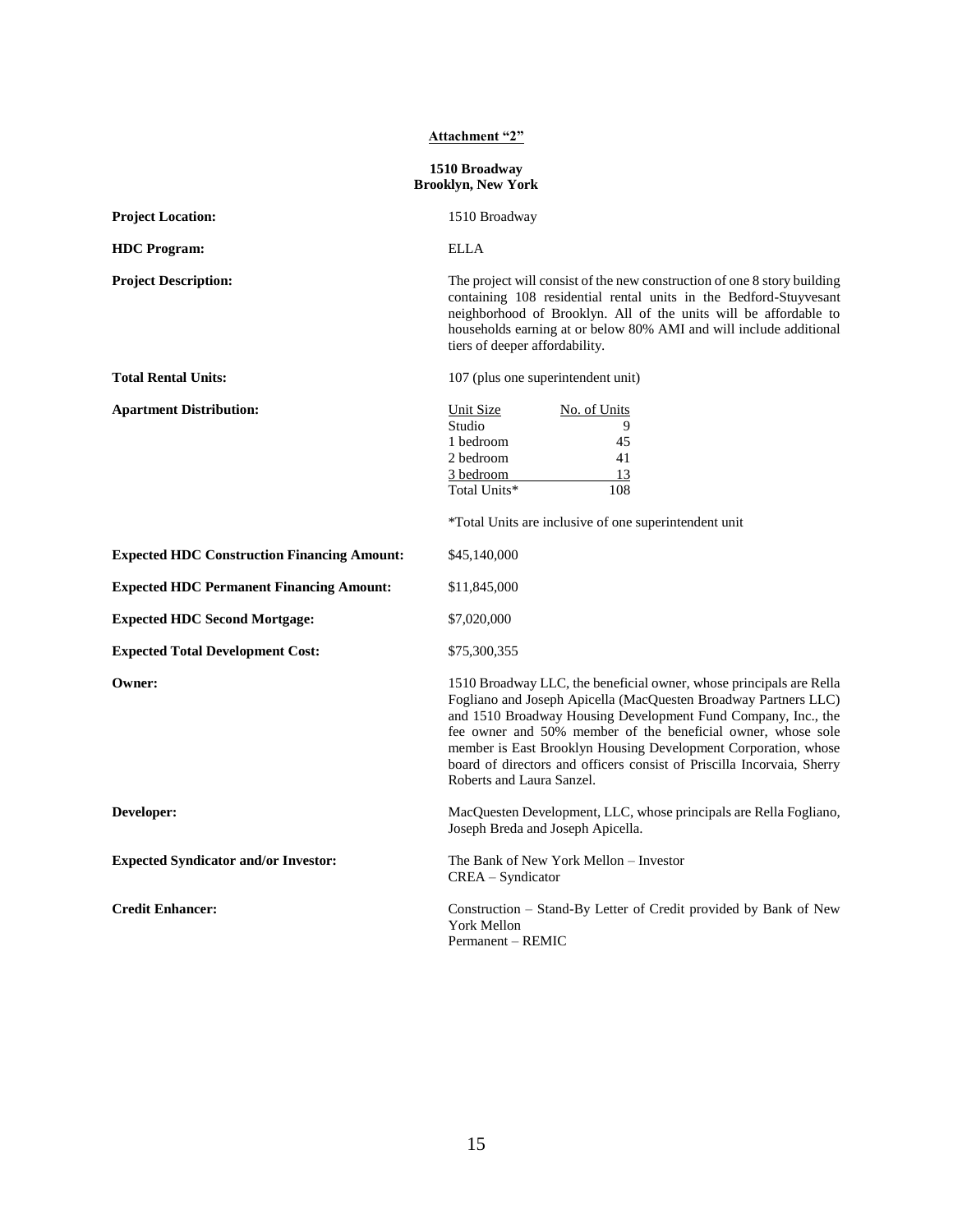|                                                    | <b>Attachment "3"</b>                                                                                                                                                                                                                                                                                                                                                                                                                                                                                                                |
|----------------------------------------------------|--------------------------------------------------------------------------------------------------------------------------------------------------------------------------------------------------------------------------------------------------------------------------------------------------------------------------------------------------------------------------------------------------------------------------------------------------------------------------------------------------------------------------------------|
|                                                    | <b>Belmont Cove</b><br><b>Bronx, New York</b>                                                                                                                                                                                                                                                                                                                                                                                                                                                                                        |
| <b>Project Location:</b>                           | 656 East 176th Street                                                                                                                                                                                                                                                                                                                                                                                                                                                                                                                |
| <b>HDC</b> Program:                                | <b>ELLA</b>                                                                                                                                                                                                                                                                                                                                                                                                                                                                                                                          |
| <b>Project Description:</b>                        | The project will consist of the new construction of one 11 story<br>building containing 153 residential rental units in the East Tremont<br>neighborhood of the Bronx. All of the units will be affordable to<br>households earning at or below 80% AMI and will include additional<br>tiers of deeper affordability.                                                                                                                                                                                                                |
| <b>Total Rental Units:</b>                         | 152 (plus one superintendent unit)                                                                                                                                                                                                                                                                                                                                                                                                                                                                                                   |
| <b>Apartment Distribution:</b>                     | <b>Unit Size</b><br>No. of Units<br>Studio<br>14<br>77<br>1 bedroom<br>47<br>2 bedroom<br>15<br>3 bedroom<br>Total Units*<br>153<br>*Total Units are inclusive of one superintendent unit                                                                                                                                                                                                                                                                                                                                            |
| <b>Expected HDC Construction Financing Amount:</b> | \$39,055,000                                                                                                                                                                                                                                                                                                                                                                                                                                                                                                                         |
| <b>Expected HDC Permanent Financing Amount:</b>    | \$9,515,000                                                                                                                                                                                                                                                                                                                                                                                                                                                                                                                          |
| <b>Expected HDC Second Mortgage:</b>               | \$9,945,000                                                                                                                                                                                                                                                                                                                                                                                                                                                                                                                          |
| <b>Expected Total Development Cost:</b>            | \$81,521,706                                                                                                                                                                                                                                                                                                                                                                                                                                                                                                                         |
| Owner:                                             | Belmont Cove LLC, the beneficial owner, whose principals are<br>Radame Jose Perez and Radame Perez II (Mastermind Development<br>LLC) and HP Belmont Cove Housing Development Fund Corporation,<br>the fee owner and 50% member of the beneficial owner, whose sole<br>member is NYC Partnership Housing Development Fund Company,<br>Inc., whose board of directors and officers consist of Daniel Martin,<br>President/Director, Esther Toporovsky, VP/Director, Shelia Martin,<br>VP/Director, Adam Gold, Treasurer/Non-Director. |
| Developer:                                         | Mastermind Development LLC                                                                                                                                                                                                                                                                                                                                                                                                                                                                                                           |
| <b>Expected Syndicator and/or Investor:</b>        | The Bank of New York Mellon - Investor<br>Hudson Housing Capital LLC - Syndicator                                                                                                                                                                                                                                                                                                                                                                                                                                                    |
| <b>Credit Enhancer:</b>                            | Construction – Stand-By Letter of Credit provided by Bank of New<br>York Mellon<br>Permanent - REMIC                                                                                                                                                                                                                                                                                                                                                                                                                                 |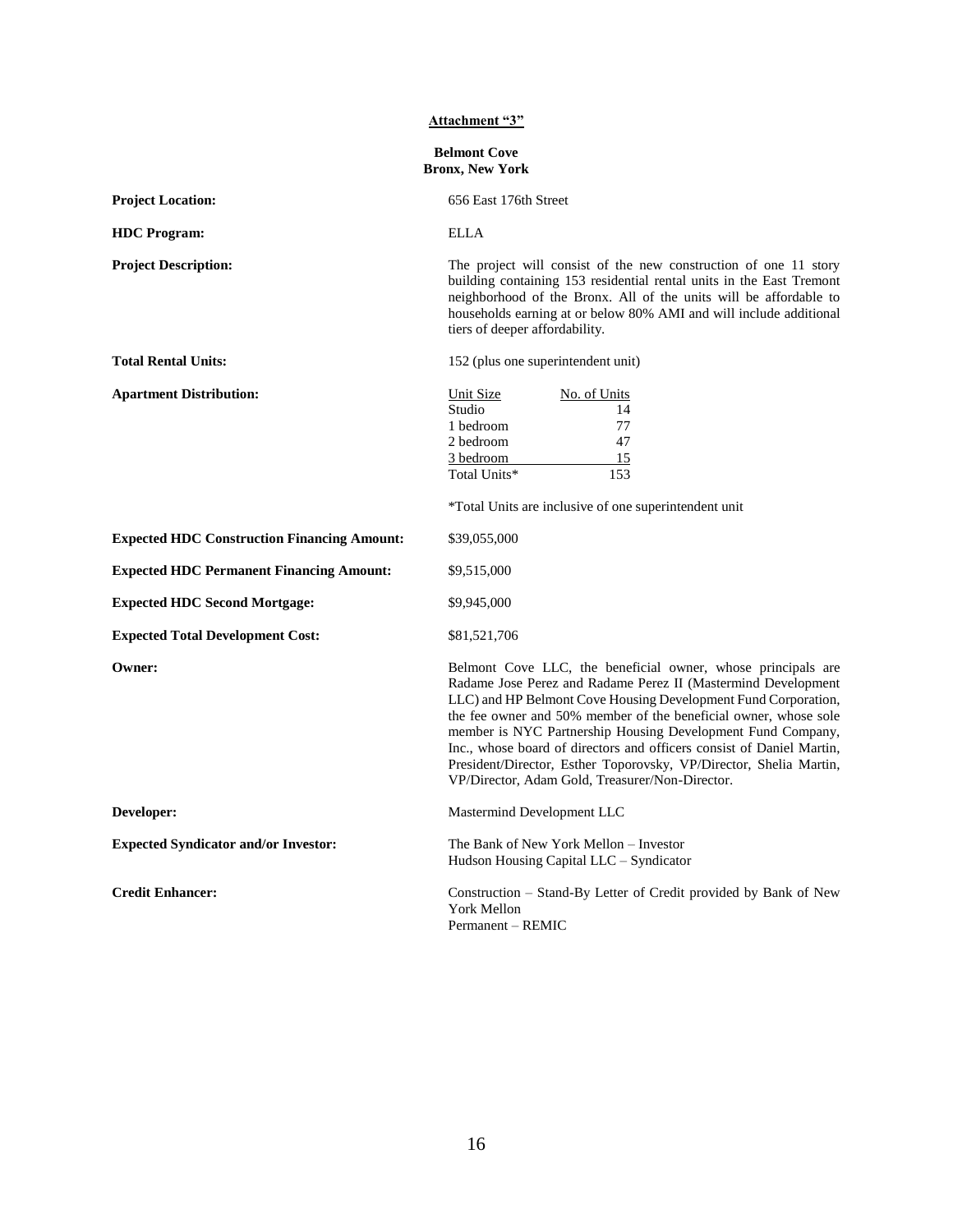#### **Attachment "4"**

#### **Broadway Triangle Site C Brooklyn, New York**

| <b>Project Location:</b>                           | 100 Throop Avenue                                                                                                                                                                                                                                                                                                               |
|----------------------------------------------------|---------------------------------------------------------------------------------------------------------------------------------------------------------------------------------------------------------------------------------------------------------------------------------------------------------------------------------|
| <b>HDC</b> Program:                                | <b>ELLA</b>                                                                                                                                                                                                                                                                                                                     |
| <b>Project Description:</b>                        | The project will consist of the new construction of one 9 story building<br>containing 140 residential rental units in the South Williamsburg<br>neighborhood of Brooklyn. All of the units will be affordable to<br>households earning at or below 80% AMI and will include additional<br>tiers of deeper affordability.       |
| <b>Total Rental Units:</b>                         | 139 (plus one superintendent unit)                                                                                                                                                                                                                                                                                              |
| <b>Apartment Distribution:</b>                     | Unit Size<br>No. of Units<br>Studio<br>27<br>1 bedroom<br>61<br>2 bedroom<br>15<br>3 bedroom<br>19<br>4 bedroom<br>18<br>Total Units*<br>140<br>*Total Units are inclusive of one superintendent unit                                                                                                                           |
| <b>Expected HDC Construction Financing Amount:</b> | \$40,285,000                                                                                                                                                                                                                                                                                                                    |
| <b>Expected HDC Permanent Financing Amount:</b>    | \$10,620,000                                                                                                                                                                                                                                                                                                                    |
| <b>Expected HDC Second Mortgage:</b>               | \$9,100,000                                                                                                                                                                                                                                                                                                                     |
| <b>Expected Total Development Cost:</b>            | \$90,385,341                                                                                                                                                                                                                                                                                                                    |
| Owner:                                             | Throops Corners Community LLC and Throops Corners Community<br>LIHTC LLC, the beneficial owners, whose members are Riseboro<br>Community Partnership ("Riseboro," Scott Short, CEO), United<br>Jewish Organizations of Williamsburg, Inc. ("UJO," Rabbi David<br>Niederman President and Executive Director) St. Nicks Alliance |

Niederman, President and Executive Director), St. Nicks Alliance Corp. ("St. Nick's", Michael Rochford, Executive Director), Southside United Housing Development Fund Corporation ("Los Sures," Juan Ramos, Executive Director) and The Joint Ownership Entity New York City Corp. ("JOE NYC," Stanley Celius, Executive Director). The Members of JOE NYC are Banana Kelly Community Improvement Association, Inc. (Hope Burgess, President & CEO), Bridge Street Development Corp. (Gregory Anderson, President & CEO), Community Assisted Tenant Controlled Housing, Inc. (Ken Wray, Executive Director), Ecumenical Community Development Organization Inc. (Janice Berthoud, Executive Director), Fifth Avenue Committee, Inc. (Michelle de la Uz, Executive Director), Mutual Housing Association of New York, Inc. (Ismene Speliotis, Executive Director), IMPACCT Brooklyn (Bernell Grier, Executive Director), Project Find, Inc. (David Gillcrist, Executive Director), RiseBoro, St. Nicks, and Bed-Stuyvesant Restoration Corporation (Colvin W. Grannum, President & CEO). Throop Corners Housing Development Fund Company, Inc, the fee owner, whose board of directors and officers consist of Scott Short, Michael Rochford, David Niedernan, and Juan Ramos.

**Developer:** Riseboro, UJO, St. Nick's, Los Sures and JOE NYC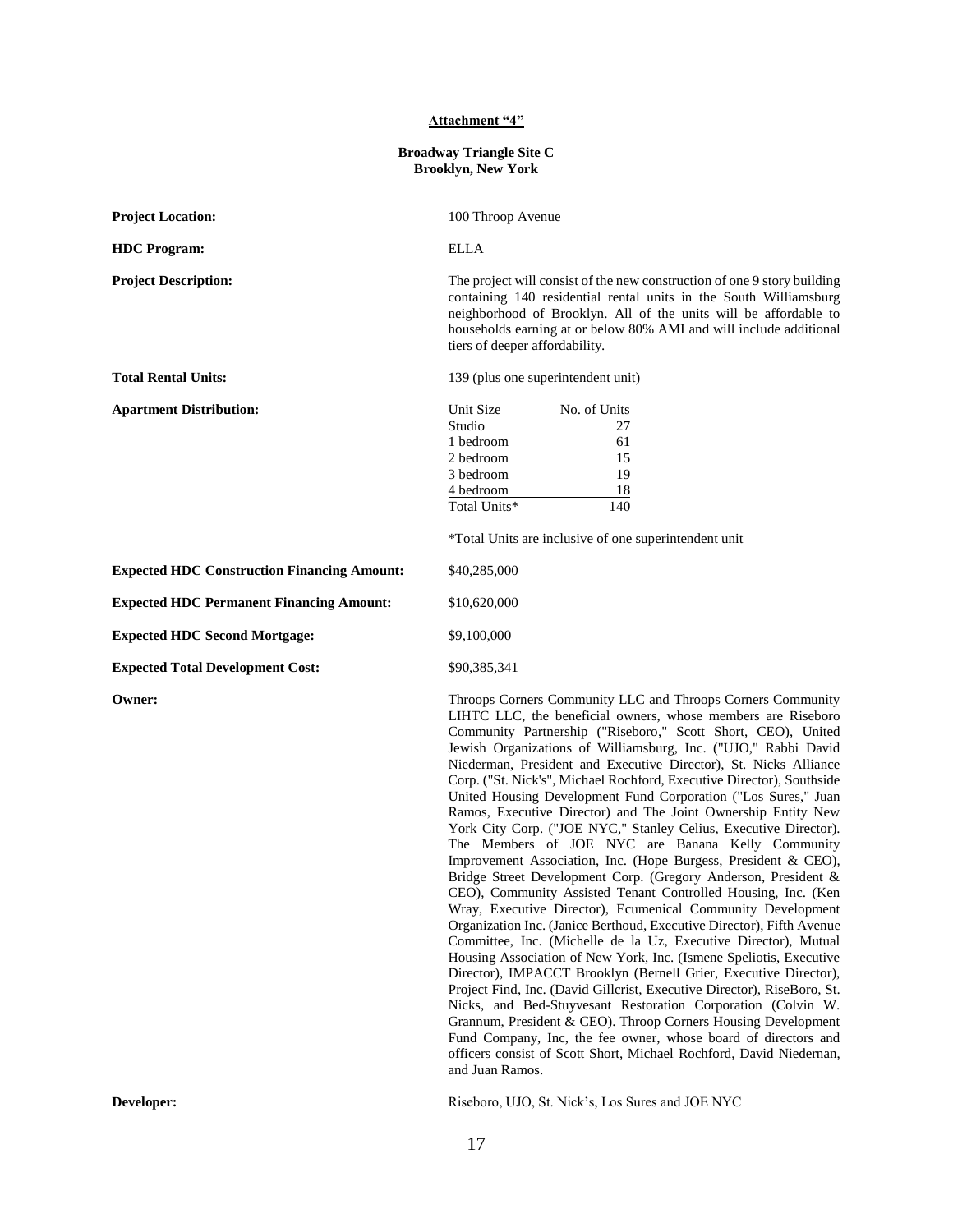**Expected Syndicator and/or Investor:** 

Enterprise Housing Credit Investments – Syndicator

**Credit Enhancer:** Construction – Stand-By Letter of Credit provided by TD Bank, N.A. Permanent – REMIC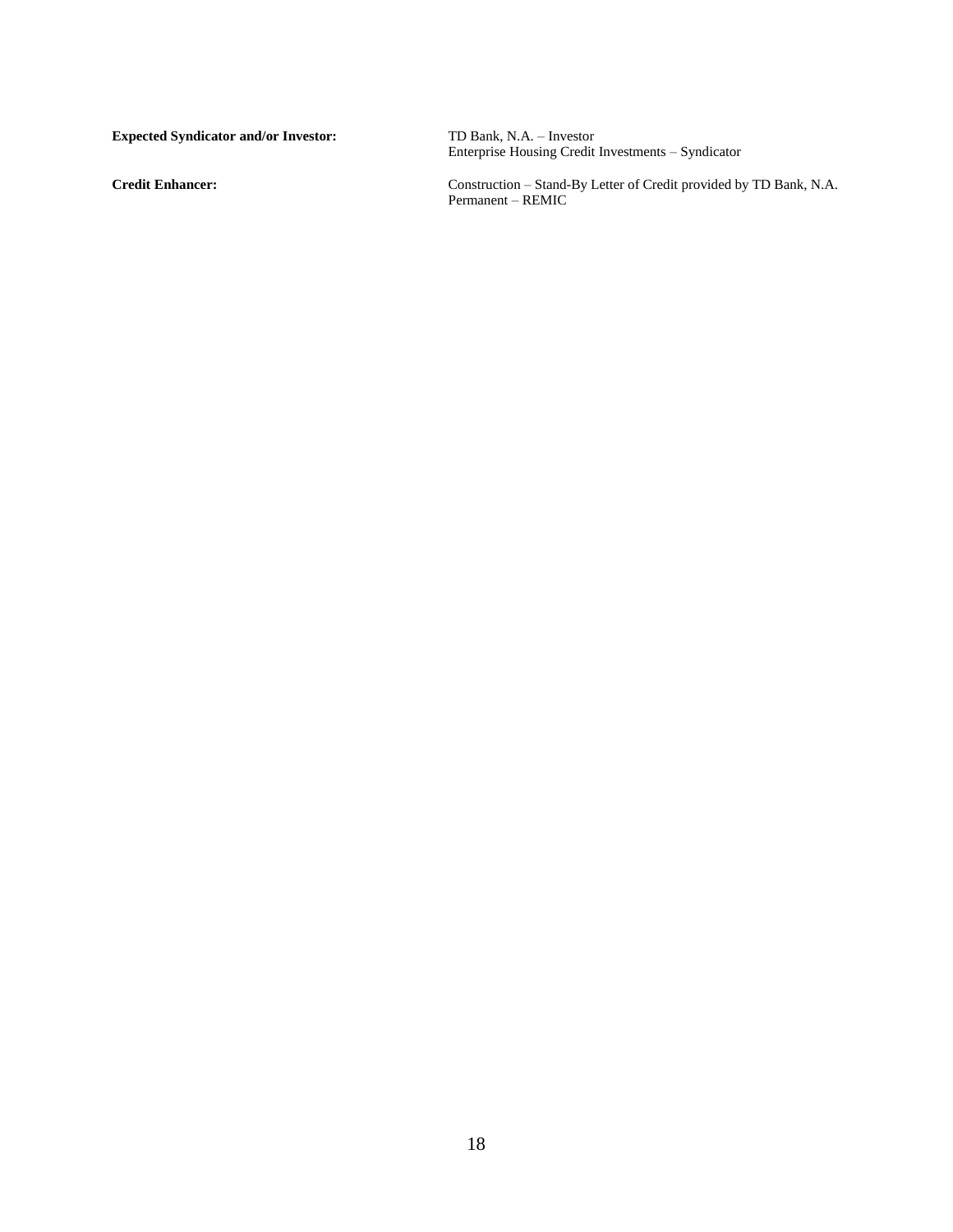| Attachment "5"                                                 |                                                                                                                                                                                                                                                                                                                                                                                                                                                                                                                                                    |  |
|----------------------------------------------------------------|----------------------------------------------------------------------------------------------------------------------------------------------------------------------------------------------------------------------------------------------------------------------------------------------------------------------------------------------------------------------------------------------------------------------------------------------------------------------------------------------------------------------------------------------------|--|
| <b>Clinton Broome Apartments</b><br><b>Manhattan, New York</b> |                                                                                                                                                                                                                                                                                                                                                                                                                                                                                                                                                    |  |
| <b>Project Location:</b>                                       | 165 Broome Street                                                                                                                                                                                                                                                                                                                                                                                                                                                                                                                                  |  |
| <b>HDC</b> Program:                                            | <b>ELLA</b>                                                                                                                                                                                                                                                                                                                                                                                                                                                                                                                                        |  |
| <b>Project Description:</b>                                    | The project will consist of the new construction of one 15 story<br>building containing 232 residential rental units in the Lower East Side<br>neighborhood of Manhattan. All of the units will be affordable to<br>households earning at or below 80% AMI and will include additional<br>tiers of deeper affordability.                                                                                                                                                                                                                           |  |
| <b>Total Rental Units:</b>                                     | 231 (plus one superintendent unit)                                                                                                                                                                                                                                                                                                                                                                                                                                                                                                                 |  |
| <b>Apartment Distribution:</b>                                 | <b>Unit Size</b><br>No. of Units<br>Studio<br>26<br>103<br>1 bedroom<br>77<br>2 bedroom<br>26<br>3 bedroom<br>Total Units*<br>232<br>*Total Units are inclusive of one superintendent unit                                                                                                                                                                                                                                                                                                                                                         |  |
| <b>Expected HDC Construction Financing Amount:</b>             | \$65,815,000                                                                                                                                                                                                                                                                                                                                                                                                                                                                                                                                       |  |
| <b>Expected HDC Permanent Financing Amount:</b>                | \$17,600,000                                                                                                                                                                                                                                                                                                                                                                                                                                                                                                                                       |  |
| <b>Expected HDC Second Mortgage:</b>                           | \$15,080,000                                                                                                                                                                                                                                                                                                                                                                                                                                                                                                                                       |  |
| <b>Expected Total Development Cost:</b>                        | \$141,712,284                                                                                                                                                                                                                                                                                                                                                                                                                                                                                                                                      |  |
| Owner:                                                         | Attorney Street Associates LLC and 177 Broome Street LLC, the co-<br>borrowers and beneficial owners, whose managing member is<br>Association of New York Catholic Homes, Inc. (Executive<br>Committee; Monsignor Kevin Sullivan, Stan Grayson, George Horton,<br>Beatriz Diaz Taveras, Luz Taveras, Paula Carethers and Reverend Eric<br>Cruz) and Clinton Street Housing Development Fund Corporation, the<br>fee owner (and 75% member of Attorney Street Associates LLC),<br>whose sole member is Association of New York Catholic Homes, Inc. |  |
| Developer:                                                     | Association of New York Catholic Homes                                                                                                                                                                                                                                                                                                                                                                                                                                                                                                             |  |
| <b>Expected Syndicator and/or Investor:</b>                    | The Bank of New York Mellon – Investor<br>CREA - Syndicator                                                                                                                                                                                                                                                                                                                                                                                                                                                                                        |  |
| <b>Credit Enhancer:</b>                                        | Construction – Stand-By Letter of Credit provided by Bank of New<br>York Mellon<br>Permanent - REMIC                                                                                                                                                                                                                                                                                                                                                                                                                                               |  |

19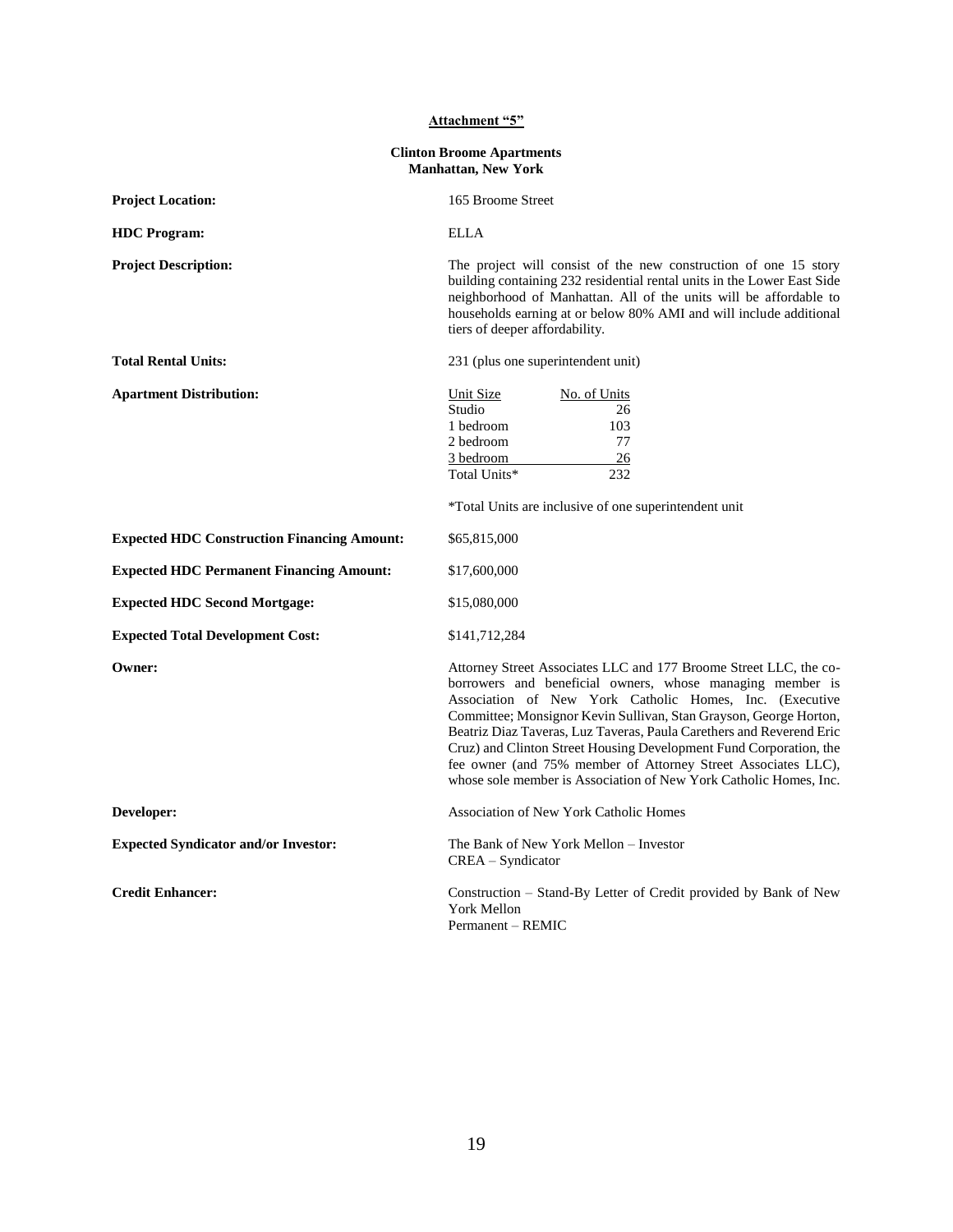| Attachment "6"                                             |                                                                                                                                                                                                                                                                                                                                                                                                                                                                                                                                                                                                           |  |
|------------------------------------------------------------|-----------------------------------------------------------------------------------------------------------------------------------------------------------------------------------------------------------------------------------------------------------------------------------------------------------------------------------------------------------------------------------------------------------------------------------------------------------------------------------------------------------------------------------------------------------------------------------------------------------|--|
| <b>Ebenezer Plaza Phase 2</b><br><b>Brooklyn, New York</b> |                                                                                                                                                                                                                                                                                                                                                                                                                                                                                                                                                                                                           |  |
| <b>Project Location:</b>                                   | 589 Christopher Ave                                                                                                                                                                                                                                                                                                                                                                                                                                                                                                                                                                                       |  |
| <b>HDC</b> Program:                                        | <b>ELLA</b>                                                                                                                                                                                                                                                                                                                                                                                                                                                                                                                                                                                               |  |
| <b>Project Description:</b>                                | The project will consist of the new construction of one 11 story<br>building containing 208 residential rental units in the Brownsville<br>neighborhood of Brooklyn. All of the units will be affordable to<br>households earning at or below 80% AMI and will include additional<br>tiers of deeper affordability.                                                                                                                                                                                                                                                                                       |  |
| <b>Total Rental Units:</b>                                 | 207 (plus one superintendent unit)                                                                                                                                                                                                                                                                                                                                                                                                                                                                                                                                                                        |  |
| <b>Apartment Distribution:</b>                             | <b>Unit Size</b><br>No. of Units<br>Studio<br>16<br>1 bedroom<br>116<br>60<br>2 bedroom<br>3 bedroom<br>16<br>Total Units*<br>208<br>*Total Units are inclusive of one superintendent unit                                                                                                                                                                                                                                                                                                                                                                                                                |  |
| <b>Expected HDC Construction Financing Amount:</b>         | \$77,145,000                                                                                                                                                                                                                                                                                                                                                                                                                                                                                                                                                                                              |  |
| <b>Expected HDC Permanent Financing Amount:</b>            | \$16,590,000                                                                                                                                                                                                                                                                                                                                                                                                                                                                                                                                                                                              |  |
| <b>Expected HDC Second Mortgage:</b>                       | \$13,520,000                                                                                                                                                                                                                                                                                                                                                                                                                                                                                                                                                                                              |  |
| <b>Expected Total Development Cost:</b>                    | \$137,410,163                                                                                                                                                                                                                                                                                                                                                                                                                                                                                                                                                                                             |  |
| Owner:                                                     | Ebenezer Plaza Owner Phase II LLC, the beneficial owner, whose<br>principals are Perri Procida, Mario Procida (Procida Development<br>Group LLC), Summer Alhamash (Evergreen City LLC) and Ericka<br>Keller-Wala (Brisa Builders Development LLC) and HP Ebenezer 2<br>Housing Development Fund Company, Inc., the fee owner, whose sole<br>member is NYC Partnership Housing Development Fund Company,<br>Inc., whose board of directors and officers consist of Daniel Martin,<br>President/Director, Esther Toporovsky, VP/Director, Shelia Martin,<br>VP/Director, Adam Gold, Treasurer/Non-Director. |  |
| Developer:                                                 | Procida Development Group LLC, Evergreen City LLC, Brisa<br><b>Builders Development LLC</b>                                                                                                                                                                                                                                                                                                                                                                                                                                                                                                               |  |
| <b>Expected Syndicator and/or Investor:</b>                | Bank of America, N.A. - Investor<br>National Equity Fund, Inc. - Syndicator                                                                                                                                                                                                                                                                                                                                                                                                                                                                                                                               |  |
| <b>Credit Enhancer:</b>                                    | Construction - Stand-By Letter of Credit provided by Bank of<br>America, N.A.<br>Permanent - REMIC                                                                                                                                                                                                                                                                                                                                                                                                                                                                                                        |  |

# 20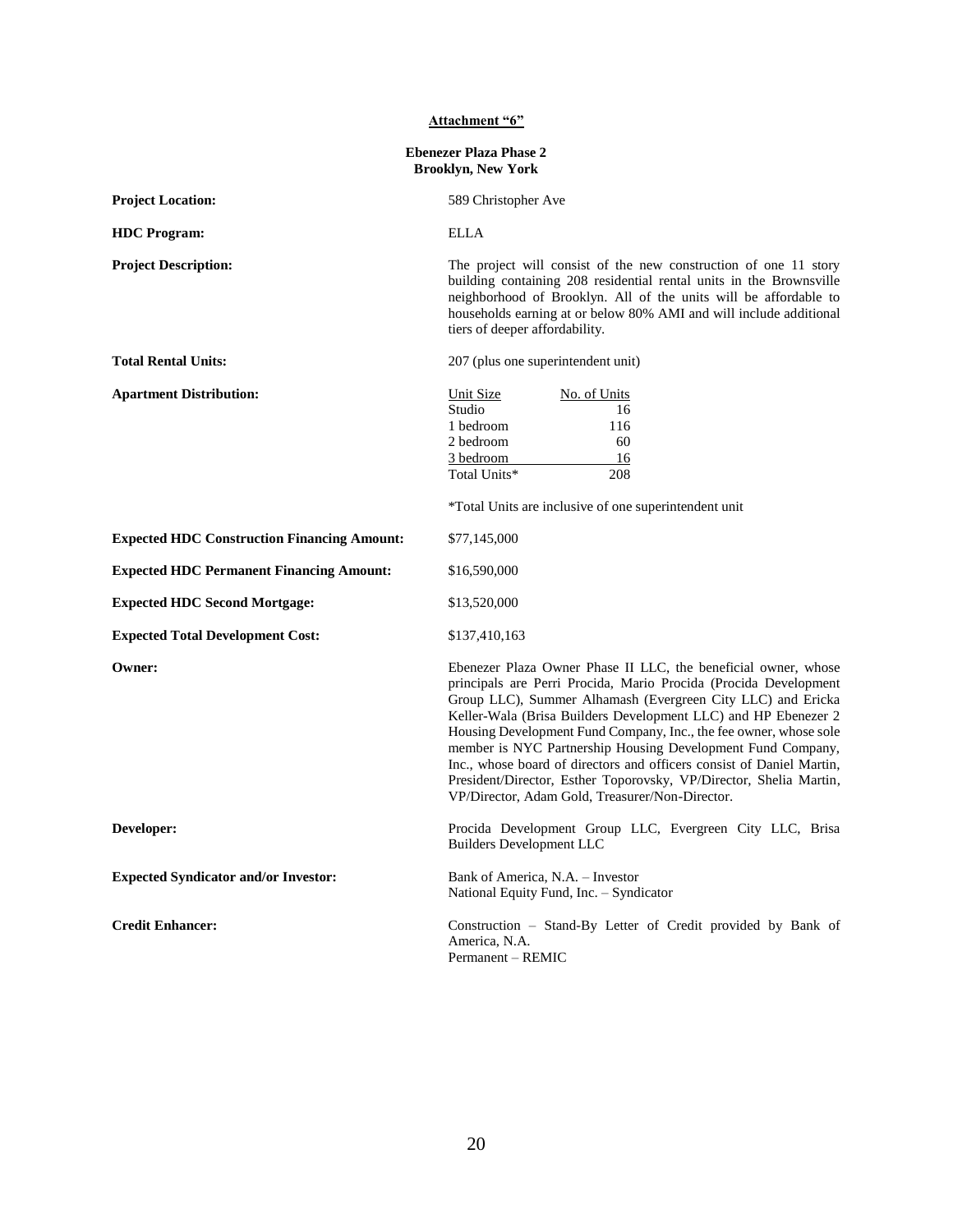#### **Attachment "7"**

#### **Linden Grove Brooklyn, New York**

| <b>Project Location:</b>                           | 223 Linden Street                                                                                                                                                                                                                                                                                                                                                                                                                                                                                    |
|----------------------------------------------------|------------------------------------------------------------------------------------------------------------------------------------------------------------------------------------------------------------------------------------------------------------------------------------------------------------------------------------------------------------------------------------------------------------------------------------------------------------------------------------------------------|
| <b>HDC</b> Program:                                | <b>ELLA</b>                                                                                                                                                                                                                                                                                                                                                                                                                                                                                          |
| <b>Project Description:</b>                        | The project will consist of the new construction of one 13 story<br>building containing 153 residential rental units in the Bushwick<br>neighborhood of Brooklyn. All of the units will be affordable to<br>households earning at or below 60% AMI and will include additional<br>tiers of deeper affordability.                                                                                                                                                                                     |
| <b>Total Rental Units:</b>                         | 152 (plus one superintendent unit)                                                                                                                                                                                                                                                                                                                                                                                                                                                                   |
| <b>Apartment Distribution:</b>                     | Unit Size<br>No. of Units<br>Studio<br>109<br>43<br>1 bedroom<br>2 bedroom<br>$\overline{\phantom{0}}$<br>153<br>Total Units*                                                                                                                                                                                                                                                                                                                                                                        |
|                                                    | *Total Units are inclusive of one superintendent unit                                                                                                                                                                                                                                                                                                                                                                                                                                                |
| <b>Expected HDC Construction Financing Amount:</b> | \$51,265,000                                                                                                                                                                                                                                                                                                                                                                                                                                                                                         |
| <b>Expected HDC Permanent Financing Amount:</b>    | \$26,175,000                                                                                                                                                                                                                                                                                                                                                                                                                                                                                         |
| <b>Expected HDC Second Mortgage:</b>               | \$8,415,000                                                                                                                                                                                                                                                                                                                                                                                                                                                                                          |
| <b>Expected Total Development Cost:</b>            | \$99,680,950                                                                                                                                                                                                                                                                                                                                                                                                                                                                                         |
| Owner:                                             | Bushwick Senior Housing, LLC, the beneficial leasehold owner,<br>whose principals are Leslie Bluestone, Avery Seavey, Jacob Bluestone<br>(Blue Sea Linden LLC) Robert Gilbane, Matthew Lawrence and<br>Edward Broderick (Gilbane Development Company LLC) and JASA<br>Linden Grove Housing Development Fund Corporation, the record<br>leasehold owner, whose sole member is JASA Corporation, whose<br>board of directors and officers consist of Martin Siroka, Donald<br>Manning, and Alan Cohen. |
| Developer:                                         | Blue Sea Development, whose principals are Leslie Bluestone, Avery<br>Seavey, and Jacob Bluestone, and Gilbane Development Company<br>LLC.                                                                                                                                                                                                                                                                                                                                                           |
| <b>Expected Syndicator and/or Investor:</b>        | TD Bank, N.A. - Investor<br>Raymond James Tax Credit Funds, Inc. - Syndicator                                                                                                                                                                                                                                                                                                                                                                                                                        |
| <b>Credit Enhancer:</b>                            | Construction – Stand-By Letter of Credit provided by TD Bank, N.A.<br>Permanent - HUD FHA Risk Share 90/10                                                                                                                                                                                                                                                                                                                                                                                           |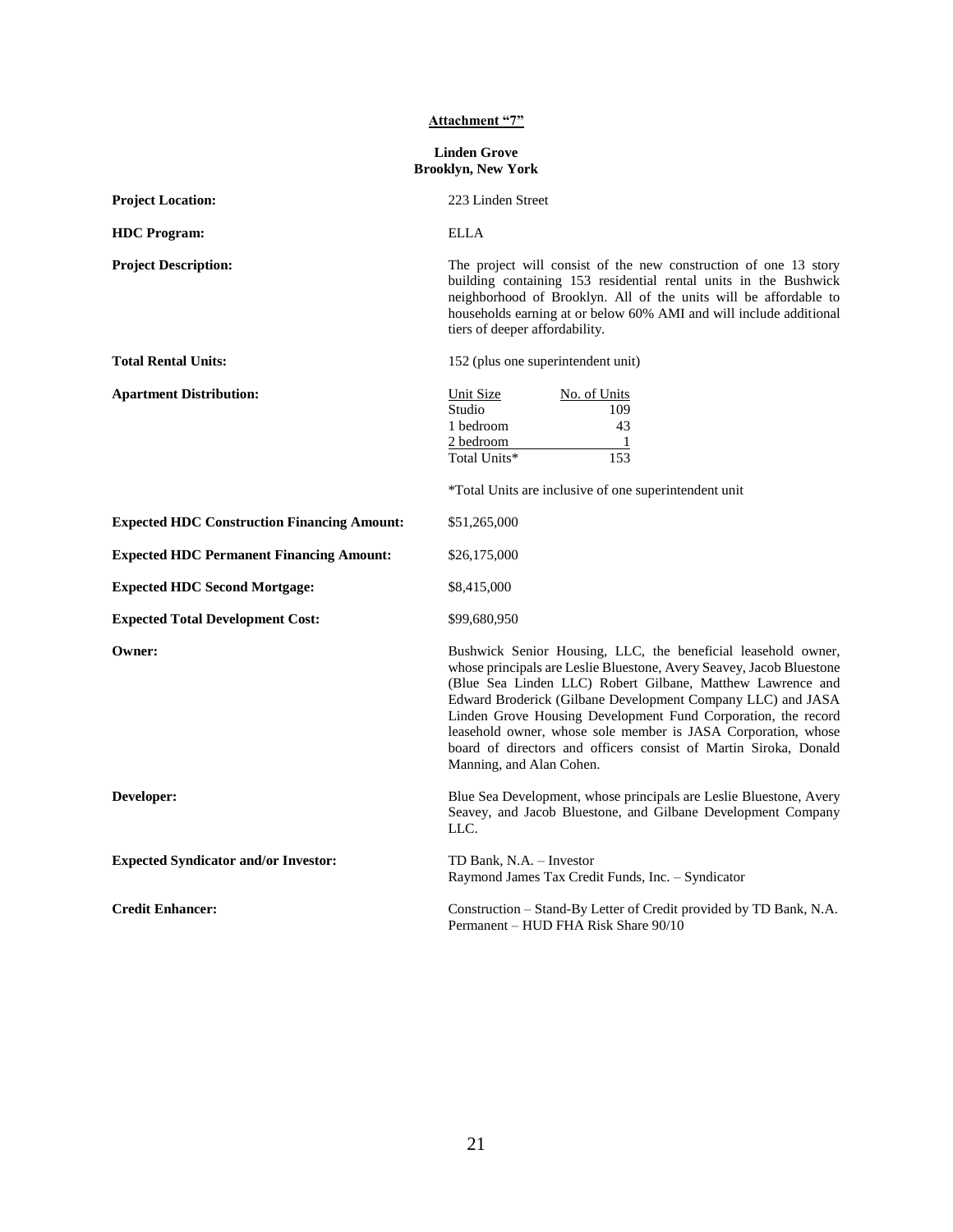#### **Attachment "8"**

| <b>Development Name*</b><br>(Borough/Number<br>of units) | <b>Project Type</b> | <b>Subordinate Loan</b><br>Amount | <b>Subordinate Loan Portion to</b><br>be Funded with 2022 Series C<br><b>Bond Proceeds***</b> |
|----------------------------------------------------------|---------------------|-----------------------------------|-----------------------------------------------------------------------------------------------|
| 1921 Atlantic Avenue<br>(Brooklyn/236)                   | ELLA                | \$45,290,000                      | \$16,455,000                                                                                  |
| Coney Island Phase 2<br>(Brooklyn/376)                   | ELLA                | \$20,000,000                      | \$3,165,000                                                                                   |
|                                                          | <b>TOTAL</b>        | \$65,290,000                      | \$19,620,000                                                                                  |

#### **Securitization Subordinate Loans**

\* Each Development currently has a senior mortgage loan from the Corporation.

\*\* The "Subordinate Loan Amount" represents the total subordinate mortgage loan amount for each Development as originally approved by Members to be funded with the Corporation's unrestricted reserves. The Corporation has subsequently issued bonds for a portion of the mortgage loan for the 1921 Atlantic Avenue development under 2020 Series D-1-A and 2020 Series D-1-B.

\*\*\* The "Subordinate Loan Portion to be Funded with 2022 Series C Bond Proceeds" represents the Not To Exceed amount for each Subordinate Loan to be funded with 2022 Series C Bond Proceeds.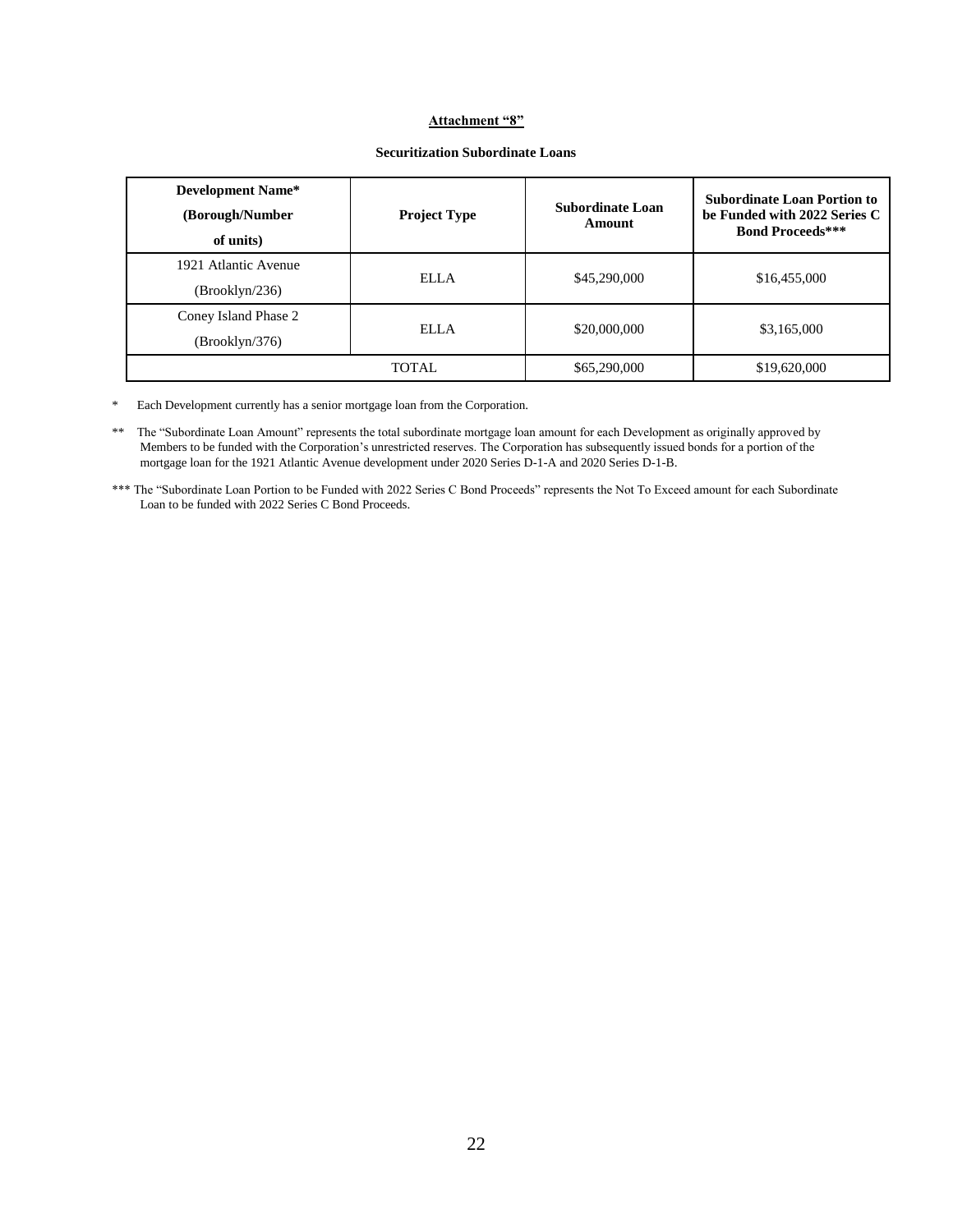#### **Attachment "9"**

#### **Masaryk Towers Manhattan, New York**

| <b>Project Location:</b>                           | 61 Columbia Street                                                                                                                                                                                                                                                                                                    |
|----------------------------------------------------|-----------------------------------------------------------------------------------------------------------------------------------------------------------------------------------------------------------------------------------------------------------------------------------------------------------------------|
| <b>HDC</b> Program:                                | Mitchell-Lama Restructuring                                                                                                                                                                                                                                                                                           |
| <b>Project Description:</b>                        | The project consists of the moderate rehabilitation of six 21-story<br>buildings containing 1,109 residential units and approximately 26,660<br>SF of commercial retail space in the Lower East Side neighborhood of<br>Manhattan. All of the units will be affordable to households earning at<br>or below 125% AMI. |
| <b>Total Cooperative Units:</b>                    | 1,107 (plus two superintendent units)                                                                                                                                                                                                                                                                                 |
| <b>Apartment Distribution:</b>                     | Unit Size<br>No. of Units<br>Studio<br>43<br>1 bedroom<br>200<br>2 bedroom<br>657<br>209<br>3 bedroom<br>Total Units*<br>1.109<br>*Total Units are inclusive of two superintendent units                                                                                                                              |
| <b>Expected HDC Construction Financing Amount:</b> | \$2,500,000                                                                                                                                                                                                                                                                                                           |
| <b>Expected HDC Permanent Financing Amount:</b>    | \$2,500,000                                                                                                                                                                                                                                                                                                           |
| <b>Expected Total Development Cost:</b>            | \$2,500,000                                                                                                                                                                                                                                                                                                           |
| Owner:                                             | Masaryk Towers Corporation, whose board members are Bernice<br>McCallum, Laura Pagan, Raquel Keating, Ted Reich, William<br>Ramirez, Christian Ablang, Rosie De Los Santos, Carolyn English,<br>Michelle, Zheng, Carlos Afante, Margarita Perez, Christine Walford,<br>Celina Martinez, Yvonne Talton, Arelis Harper  |
| Developer:                                         | Masaryk Towers Corporation                                                                                                                                                                                                                                                                                            |
| <b>Credit Enhancer:</b>                            | Construction - Unenhanced<br>Permanent - Unenhanced                                                                                                                                                                                                                                                                   |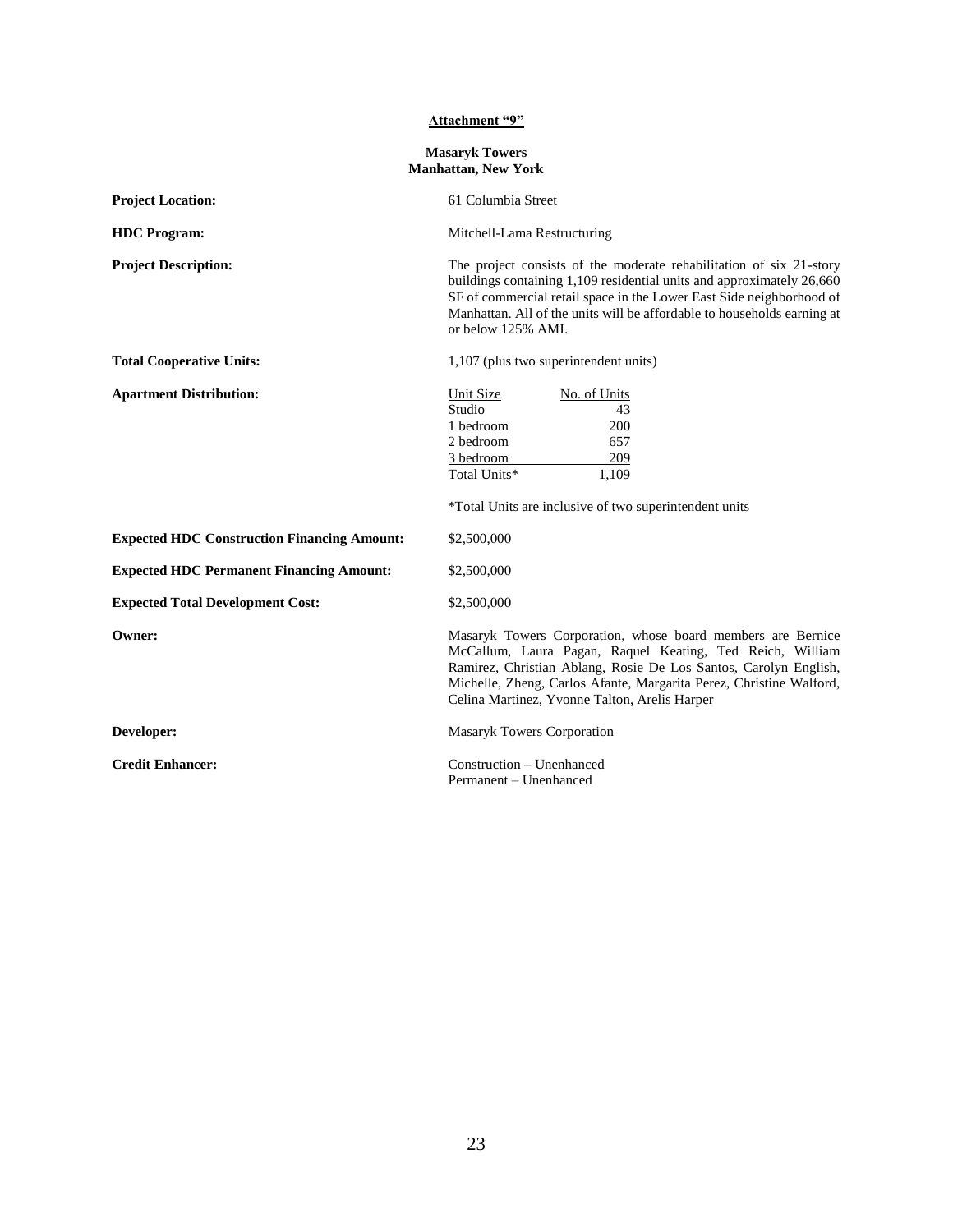| Attachment "10"                                    |                                                                                                                                                                                                                                                       |  |  |
|----------------------------------------------------|-------------------------------------------------------------------------------------------------------------------------------------------------------------------------------------------------------------------------------------------------------|--|--|
| <b>Tivoli Towers</b><br><b>Brooklyn, New York</b>  |                                                                                                                                                                                                                                                       |  |  |
| <b>Project Location:</b>                           | 49 Crown Street                                                                                                                                                                                                                                       |  |  |
| <b>HDC</b> Program:                                | Mitchell-Lama Restructuring                                                                                                                                                                                                                           |  |  |
| <b>Project Description:</b>                        | The project consists of the moderate rehabilitation of one 33-story<br>building containing 321 residential units in the Crown Heights<br>neighborhood of Brooklyn. All of the units will be affordable to<br>households earning at or below 125% AMI. |  |  |
| <b>Total Rental Units:</b>                         | 320 (plus one superintendent units)                                                                                                                                                                                                                   |  |  |
| <b>Apartment Distribution:</b>                     | <b>Unit Size</b><br>No. of Units<br>Studio<br>27<br>1 bedroom<br>138<br>2 bedroom<br>128<br>3 bedroom<br>28<br>Total Units*<br>321<br>*Total Units are inclusive of one superintendent unit                                                           |  |  |
| <b>Expected HDC Construction Financing Amount:</b> | \$33,025,000                                                                                                                                                                                                                                          |  |  |
| <b>Expected HDC Permanent Financing Amount:</b>    | \$33,025,000                                                                                                                                                                                                                                          |  |  |
| <b>Expected Total Development Cost:</b>            | \$62,199,237                                                                                                                                                                                                                                          |  |  |
| Owner:                                             | Tivoli BI LLC, the beneficial owner, whose principals are Gluck<br>Family Trust, Adam Roman (managing member of Tivoli Stock LLC)<br>and Tivoli Towers Housing Co., Inc, the fee owner, whose principals<br>are the same as the beneficial owner.     |  |  |
| Developer:                                         | <b>Tivoli BILLC</b>                                                                                                                                                                                                                                   |  |  |
| <b>Credit Enhancer:</b>                            | Construction $- N/A$<br>Permanent - REMIC                                                                                                                                                                                                             |  |  |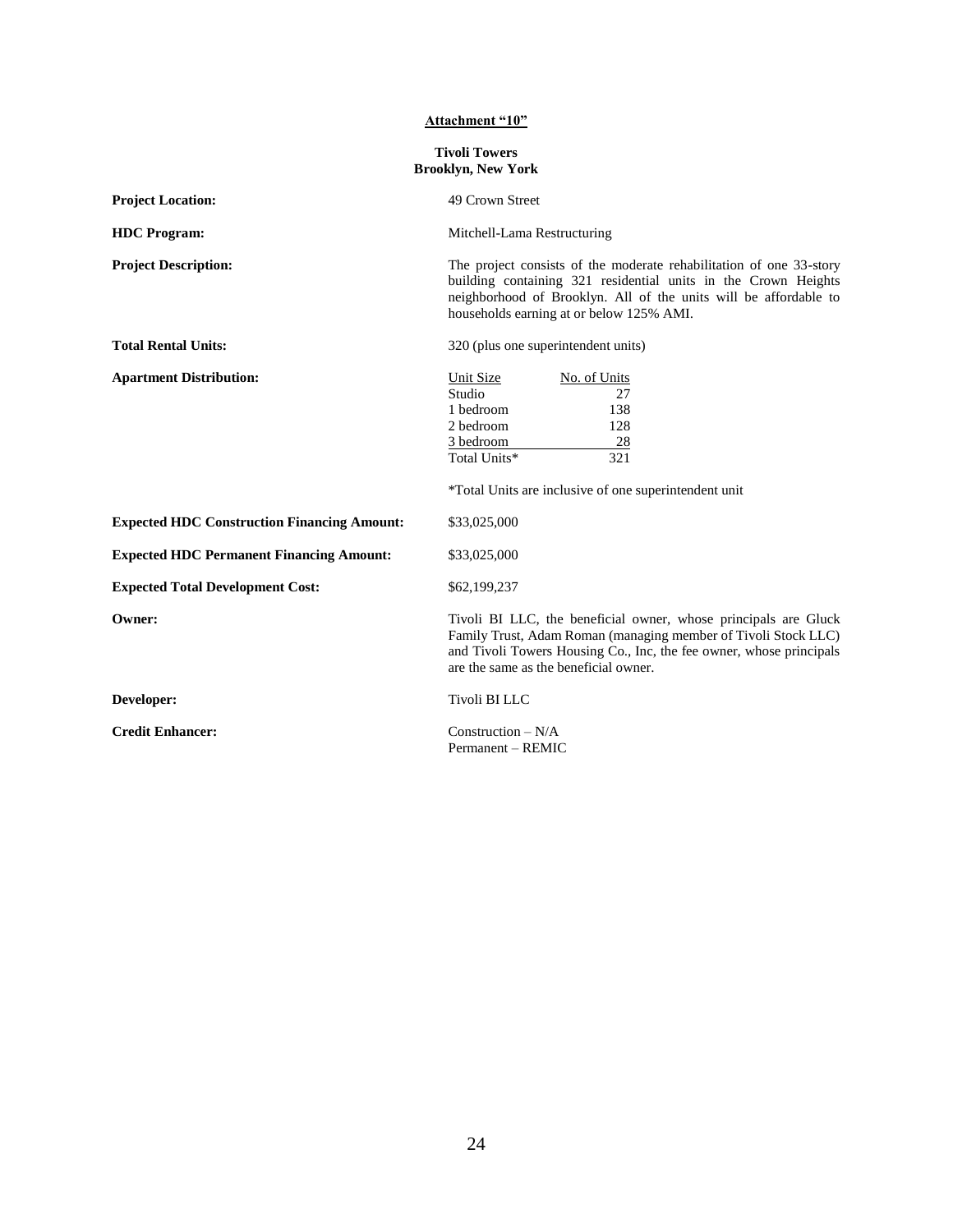#### **Attachment "11"**

| <b>Trinity House</b>       |  |
|----------------------------|--|
| <b>Manhattan, New York</b> |  |

| <b>Project Location:</b>                           | 100 West 92nd St                                                                                                                                                                                                                                         |
|----------------------------------------------------|----------------------------------------------------------------------------------------------------------------------------------------------------------------------------------------------------------------------------------------------------------|
| <b>HDC</b> Program:                                | Mitchell-Lama Restructuring                                                                                                                                                                                                                              |
| <b>Project Description:</b>                        | The project consists of the moderate rehabilitation of one 29-story<br>building containing 200 residential units in the Upper West Side<br>neighborhood of Manhattan. All of the units will be affordable to<br>households earning at or below 125% AMI. |
| <b>Total Rental Units:</b>                         | 199 (plus one superintendent units)                                                                                                                                                                                                                      |
| <b>Apartment Distribution:</b>                     | Unit Size<br>No. of Units<br>Studio<br>50<br>1 bedroom<br>75<br>2 bedroom<br>50<br>3 bedroom<br>25<br>Total Units*<br>200<br>*Total Units are inclusive of one superintendent units                                                                      |
| <b>Expected HDC Construction Financing Amount:</b> | \$2,650,000                                                                                                                                                                                                                                              |
| <b>Expected HDC Permanent Financing Amount:</b>    | \$2,650,000                                                                                                                                                                                                                                              |
| <b>Expected Total Development Cost:</b>            | \$25,447,958                                                                                                                                                                                                                                             |
| Owner:                                             | Trinity Housing Company Inc., the fee owner, whose board members<br>are Jeff Blau, Joan Dannenberg, Philip Berney, Geoffrey Colvin, Iva<br>Mills, David Perez, Andrea C. Roberts, Douglas Tansill.                                                       |
| Developer:                                         | Trinity Housing Company Inc.                                                                                                                                                                                                                             |
| <b>Credit Enhancer:</b>                            | Construction $-N/A$                                                                                                                                                                                                                                      |

Permanent – REMIC